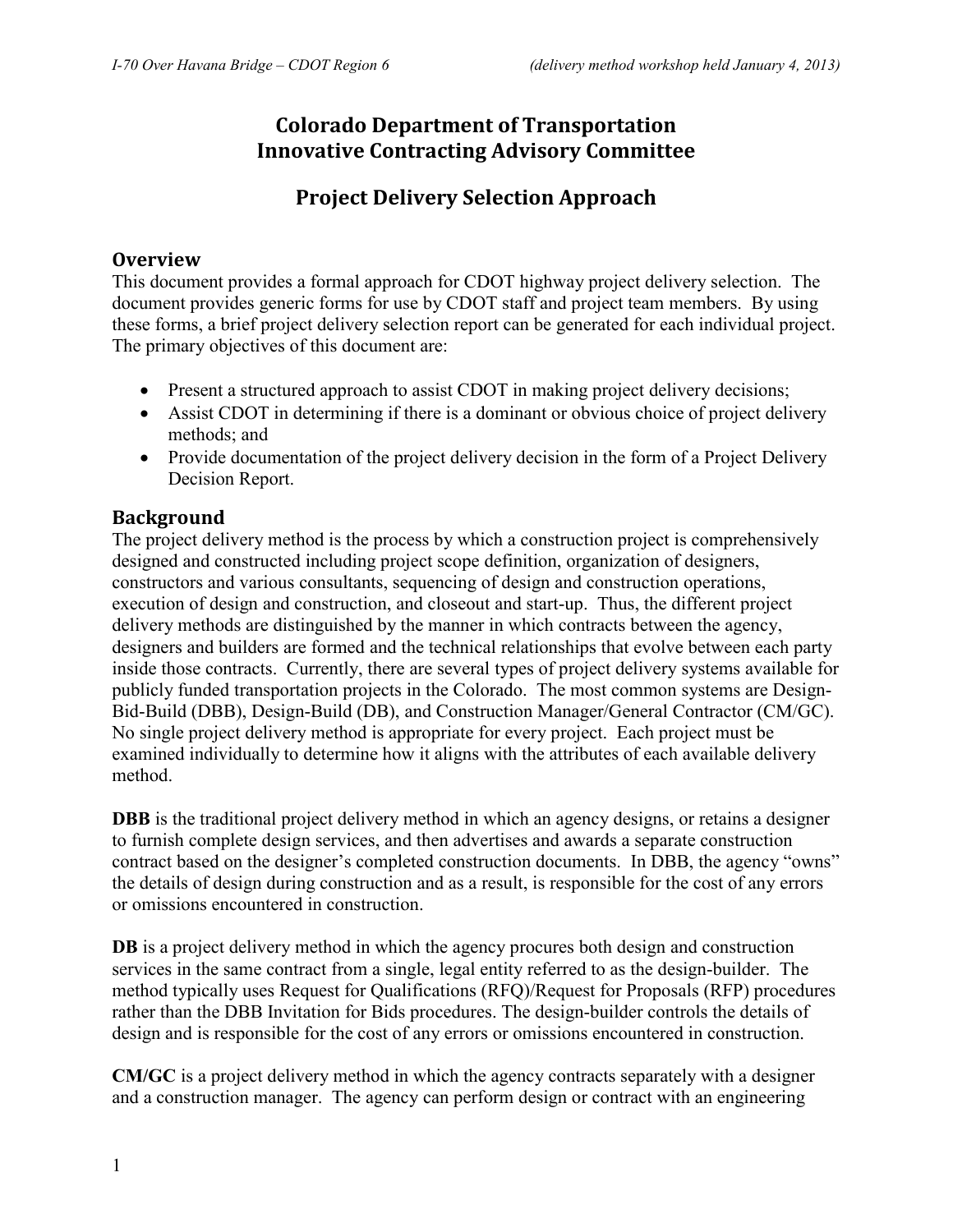firm to provide a facility design. The agency selects a construction manager to perform construction management services and construction works. The significant characteristic of this delivery method is a contract between an agency and a construction manager who will be at risk for the final cost and time of construction. Construction industry/Contractor input into the design development and constructability of complex and innovative projects are the major reasons an agency would select the CM/GC method. Unlike DBB, CM/GC brings the builder into the design process at a stage where definitive input can have a positive impact on the project. CM/GC is particularly valuable for new non-standard types of designs where it is difficult for the owner to develop the technical requirements that would be necessary for DB procurement without industry input.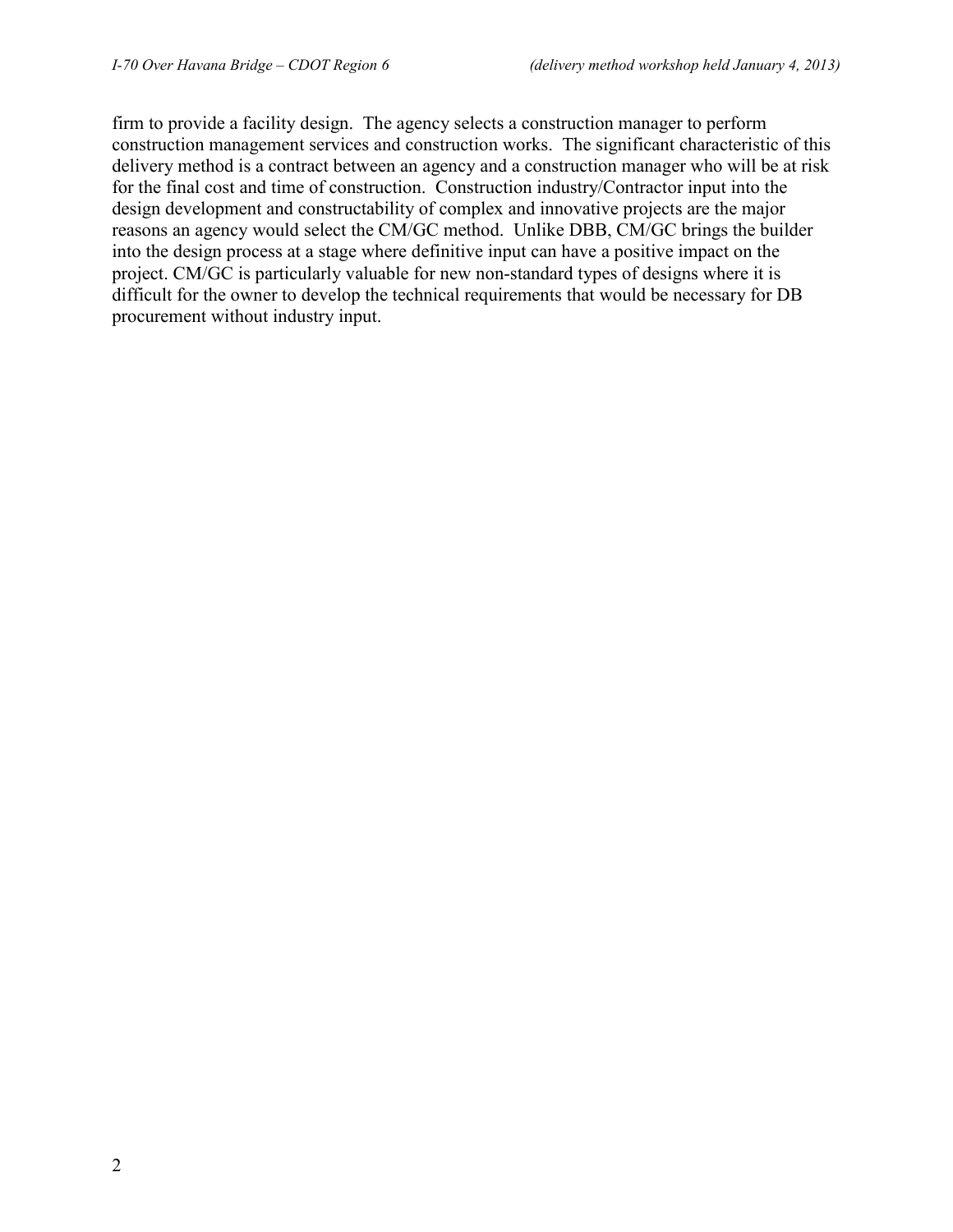## **Overview of the Project Delivery Selection Process**

The process is shown in the form of a flow chart below. It consists of the following activities:

- A. Describe the project and set the project goals
- B. Determine and review project dependent constraints
- C. Assess the primary factors (these factors most often determine the selection).
	- 1. Delivery Schedule
	- 2. Complexity & Innovation
	- 3. Level of Design (at the time of the project delivery procurement)
	- 4. Cost
- D. If the primary factors indicate there is a clear choice of the delivery method, then:
	- 5. Perform an initial risk assessment for the desired delivery method to ensure that risks can be properly allocated and managed, and
- E. Perform a brief pass/fail analysis of the secondary factors to ensure that they are not relevant to the decision.
	- 6. Staff Experience/Availability (Owner)
	- 7. Level of Oversight and Control
	- 8. Competition and Contractor Experience
- F. If steps B, C  $\&$  D do not result in clear determination of the method of delivery then perform a more rigorous evaluation of all eight factors against the three potential methods of delivery (DBB, DB and CM/GC).

Typically the entire selection process can be completed by the project team in a 4 hour workshop session, if team member have individually performed assessments before the workshop.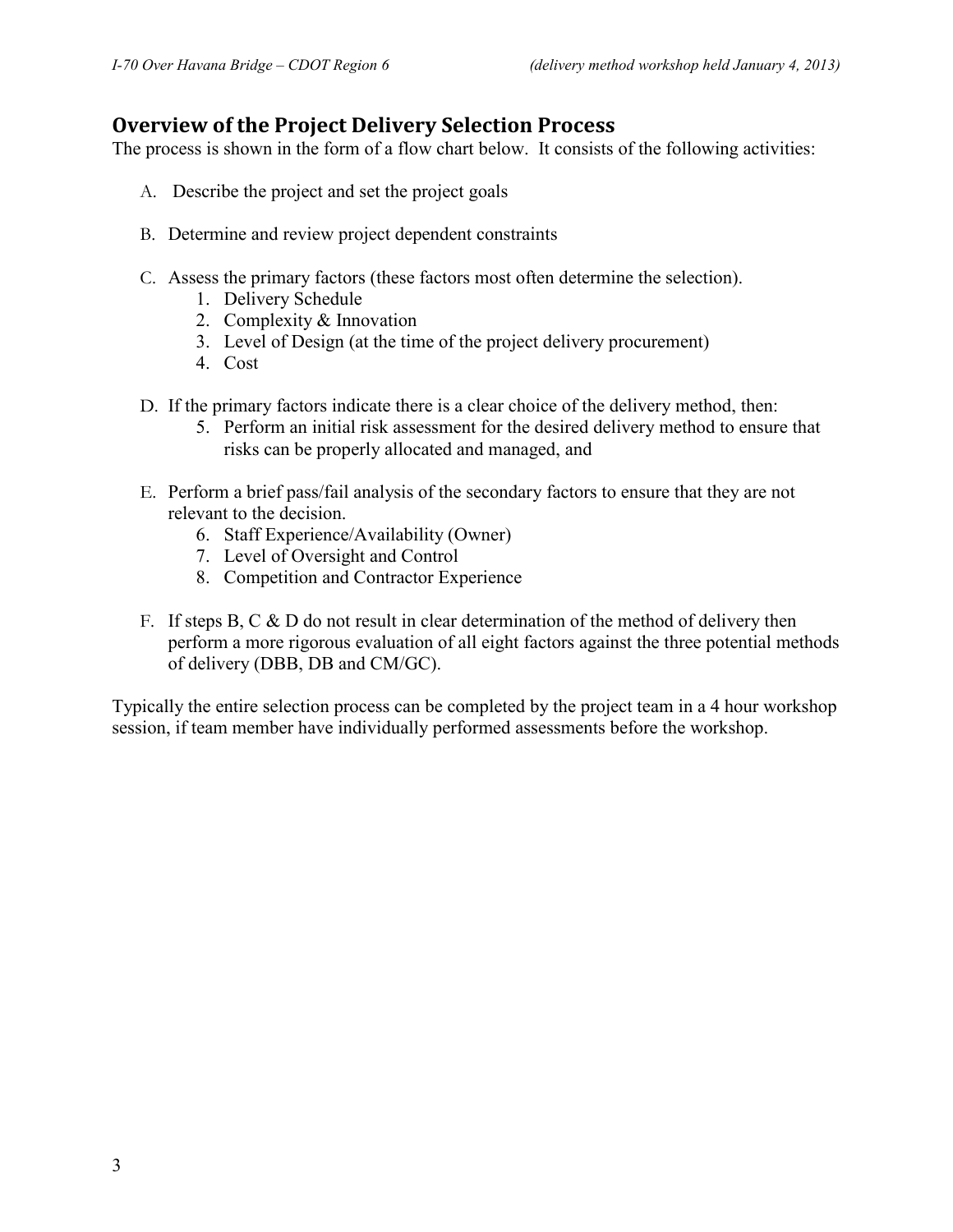

**CDOT Project Delivery Selection Flowchart**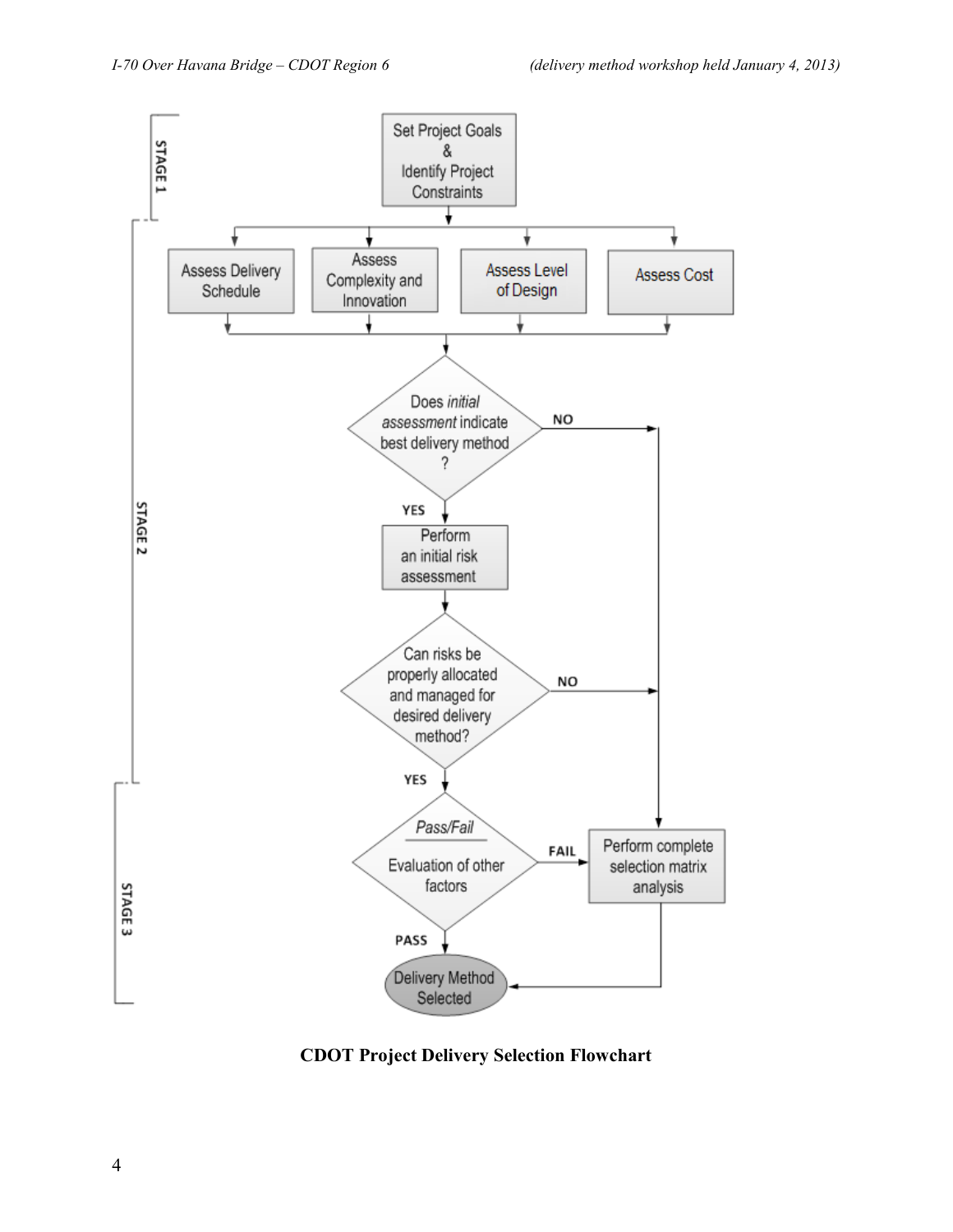The following forms and appendices are included to facilitate this process.

## **Project description checklist**

Provide information on the project that is using this tool. This includes size, type, funding, risks, complexities, etc. All information should be developed for the specific project.

## **Project Goals worksheet – including example project goals**

A careful determination of the project goals is an instrumental first step of the process that will guide both the selection of the appropriate method of delivery as well as the specific delivery procurement process and implementation of the project.

## **Project Constraints worksheet (Go / No-Go Decisions)**

Carefully review all possible constraints to the project. These constraints can potentially eliminate a project delivery method before the evaluation process begins.

## **Project Delivery Selection Matrix Summary**

The Project Delivery Selection Matrix Summary summarizes the assessment of the eight Evaluation Factors for the three delivery methods. The form is qualitatively scored using the scoring provided in table 1 below.

#### **Table 1 - Factor Evaluation Scoring Key**

- **+ +** Most appropriate delivery method
- **+** Appropriate delivery method
- **–** Least appropriate delivery method
- **X** Fatal Flaw (discontinue evaluation of this method)
- **NA** Factor not applicable or not relevant to the selection

The form also includes a section for comments and conclusions.The completed Project Delivery Selection Matrix Summary should provide an executive summary of the key reasons for the selection of the method of delivery**.**

## **Workshop Blank Form**

This form can be used by the project team for additional documentation of the process. In particular it can be used to elaborate on Evaluation Factor 4. "Initial Project Risk Assessment".

## **Evaluation Factor Project Delivery Method Opportunity/Obstacle Summary**

These forms are used to summarize the assessments by the project team of the opportunities and obstacles associated with each delivery method relative to each of the eight Evaluation Factors. The bottom of each form allows for a qualitative conclusion using the same notation as described above. Those conclusions then are transferred to the **Project Delivery Selection Matrix Summary.**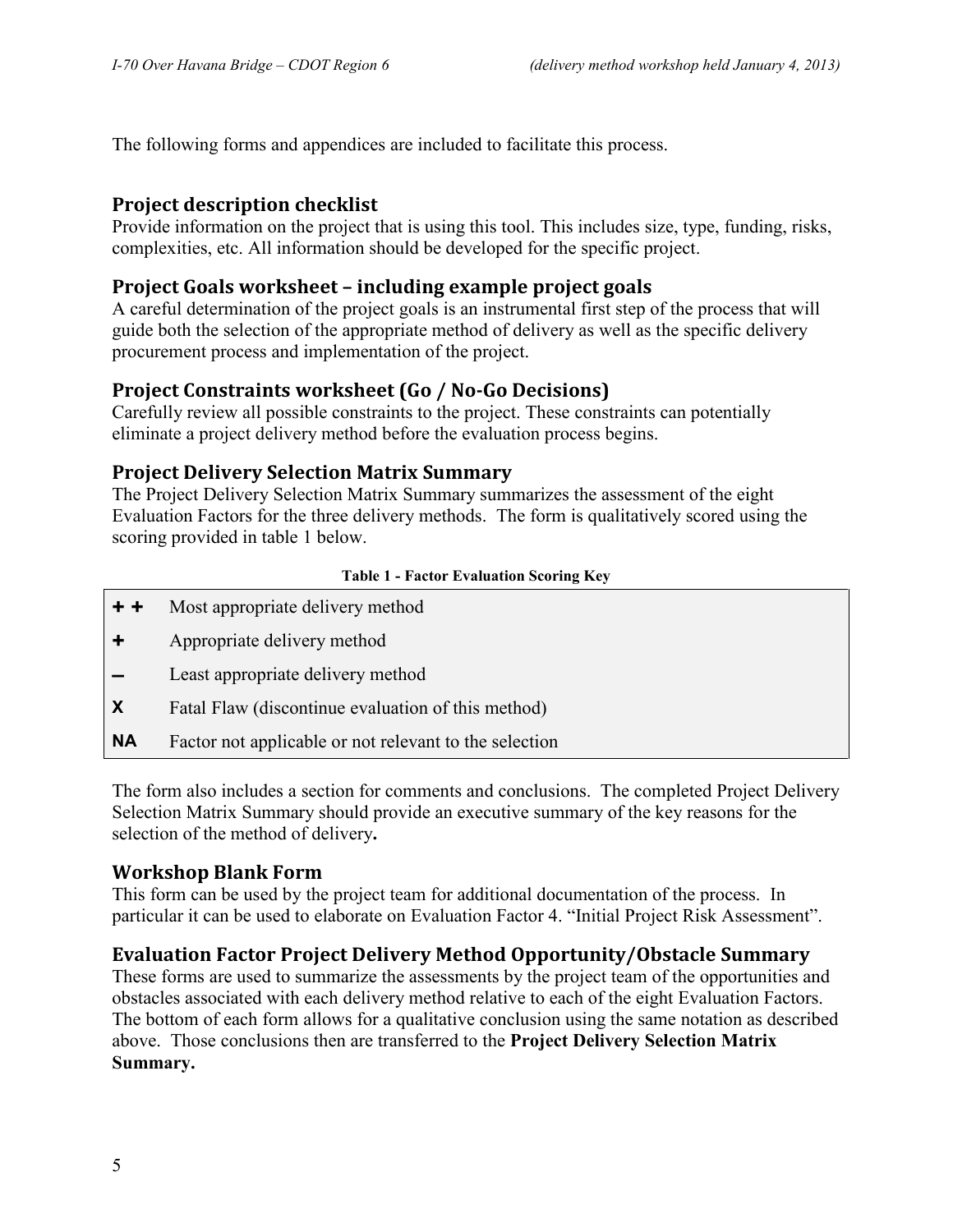## **Appendix – Opportunity/Obstacle Checklists**

These forms provide the project team with guidance concerning typical delivery method opportunities and obstacles associated with each of the eight Evaluation Factors. However, these checklist include general information and are not an all-inclusive checklist. Use the checklists as a supplement to developing project specific opportunities and obstacles.

## **Appendix – Initial Risk Assessment Guidance**

Because of the unique nature of Evaluation Factor 4. "Initial Project Risk Assessment", the Appendix provides the project team with additional guidance for evaluation of that factor including: Typical CDOT Transportation Project Risks; a General Project Risks Checklist; and a Risk Opportunities/Obstacles Checklist.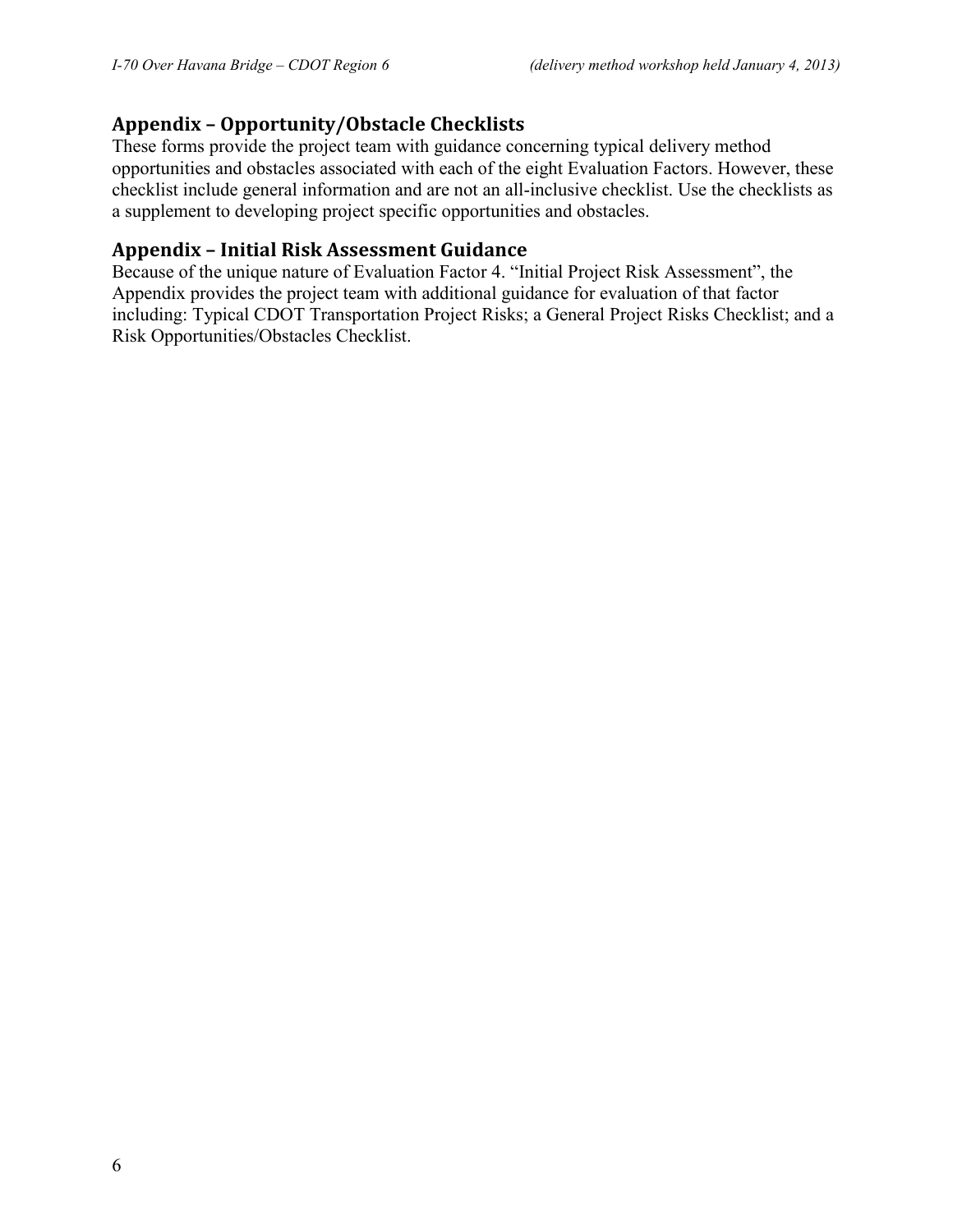## **Project Description Checklist**

The following items should be considered in the project description as applicable. Other items can be added if they influence the project delivery decision. Relevant documents can be added as appendices.

- **Project Name: I-70 Havana Bridge Replacement (Str. # E-17-JP)**
- □ Location: I-70 Milepost 280.57
- **Estimated Budget \$22 million**
- Estimated Project Delivery Period: Start Summer 2013, 18 month construction time
- $\Box$  Required Delivery Date (if applicable)
- $\Box$  Source(s) of Project Funding: Colorado Bridge Enterprise
- **Project Corridor: I-70 East Corridor**
- $\Box$  Major Features of Work Replacement of deficient structure, associated earthwork, retaining walls, pavement, lighting, barrier, etc.
- Major Schedule Milestones: 2013 Construction Start
- □ Major Project Stakeholders: Bridge Enterprise, CDOT, City & County of Denver
- $\Box$  Major Challenges (as applicable)
	- o Maintenance of Traffic (MOT), compatibility and non-preclusion of I-70 East EIS outcome, obtain CatEx, work within existing ROW, UPRR C & M agreement for active spur track
	- o During Construction Phase: maximize traffic volume throughput, maintain existing # of mainline lanes, minimize impacts to existing maintenance facility, maintenance of UPRR spur line customers, water quality
- $\Box$  Main Identified Sources of Risk: Compatibility with I-70 EIS, maintenance of traffic, UPRR agreement and interaction, potential for hazardous materials (groundwater contamination)
- $\Box$  Safety Issues: High corridor traffic volumes, safe detour implementation
- $\Box$  Sustainable Design and Construction Requirements: Maximize utilization of sustainable materials (i.e. highway lighting, existing material reuse (as applicable)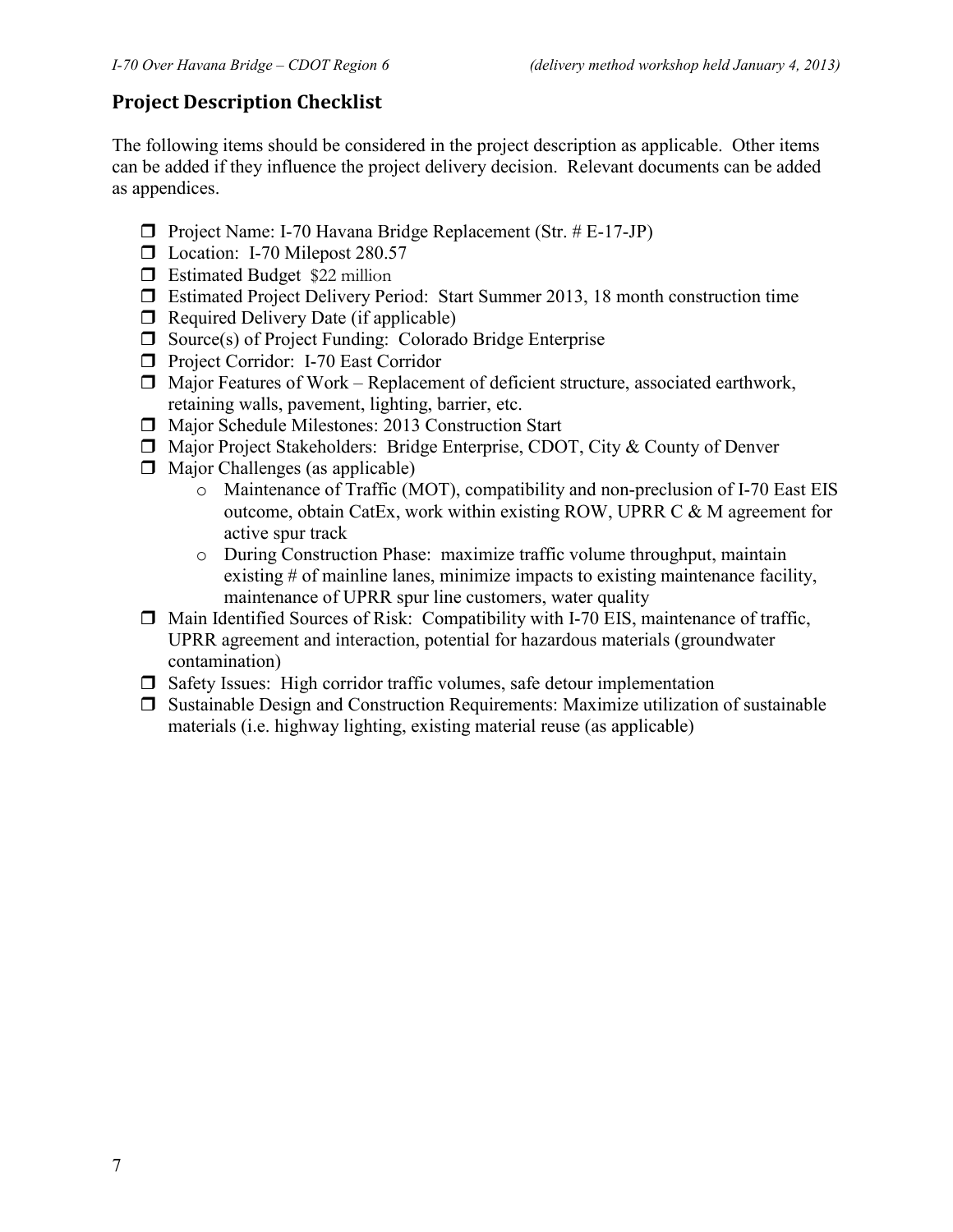# **Project Goals**

An understanding of project goals is essential to appropriate project delivery selection. Typically, the project goals can be defined in three to five items. Examples are provided below,<sup>[1](#page-7-0)</sup> but the report should include project-specific goals. These goals should remain consistent over the life of the project.

## Project-Specific Goals

- 1. Minimize inconvenience to stakeholders and the public during construction
	- a. Maintain I-70 throughput
	- b. Maintain UPRR spur track and UPRR business access
	- c. Maintain use and functionality of existing CDOT Maintenance facility
	- d. Maintain local business access
- 2. Compatibility with I-70 East EIS and ultimate I-70 Corridor improvements
	- a. Confirm compatibility of bridge structure(s), retaining walls, roadside features
	- b. Minimize throwaway
	- c. Integration with currently accepted ultimate I-70 East Corridor geometry
- 3. Maximize safety of workers and traveling public
	- a. Demonstrated safety performance on other projects
	- b. Well defined safety procedures and processes
	- c. Commitment of key resources to ensure safety
- 4. Minimize project delivery time
	- a. Accelerated Design/Construction Schedule
	- b. Demonstrated success in accelerated construction in urban environments
	- c. Experience integrating design and construction that reduced project delivery time

## **Project Constraints**

There are potential aspects of a project that can eliminate the need to evaluate one or more of the possible project delivery methods. General constraints are provided, but it is critical to identify constraints that are project specific.

## **Constraints**

- Source of Funding- Colorado Bridge Enterprise (FASTER)
- Schedule constraints- Construction Start August 2013
- Federal, state, and local laws  $N/A$
- Third party agreements with railroads, ROW, etc UPRR C and M agreement required
- I-70 East EIS currently being developed. Project will be required to maintain compatibility with EIS scope and configuration
- High Volume Interstate 70 traffic corridor. Peak period traffic needs to be maintained
- High visibility location. Public Information will be required to update and inform motoring public and stakeholder constituents

<span id="page-7-0"></span> $\overline{a}$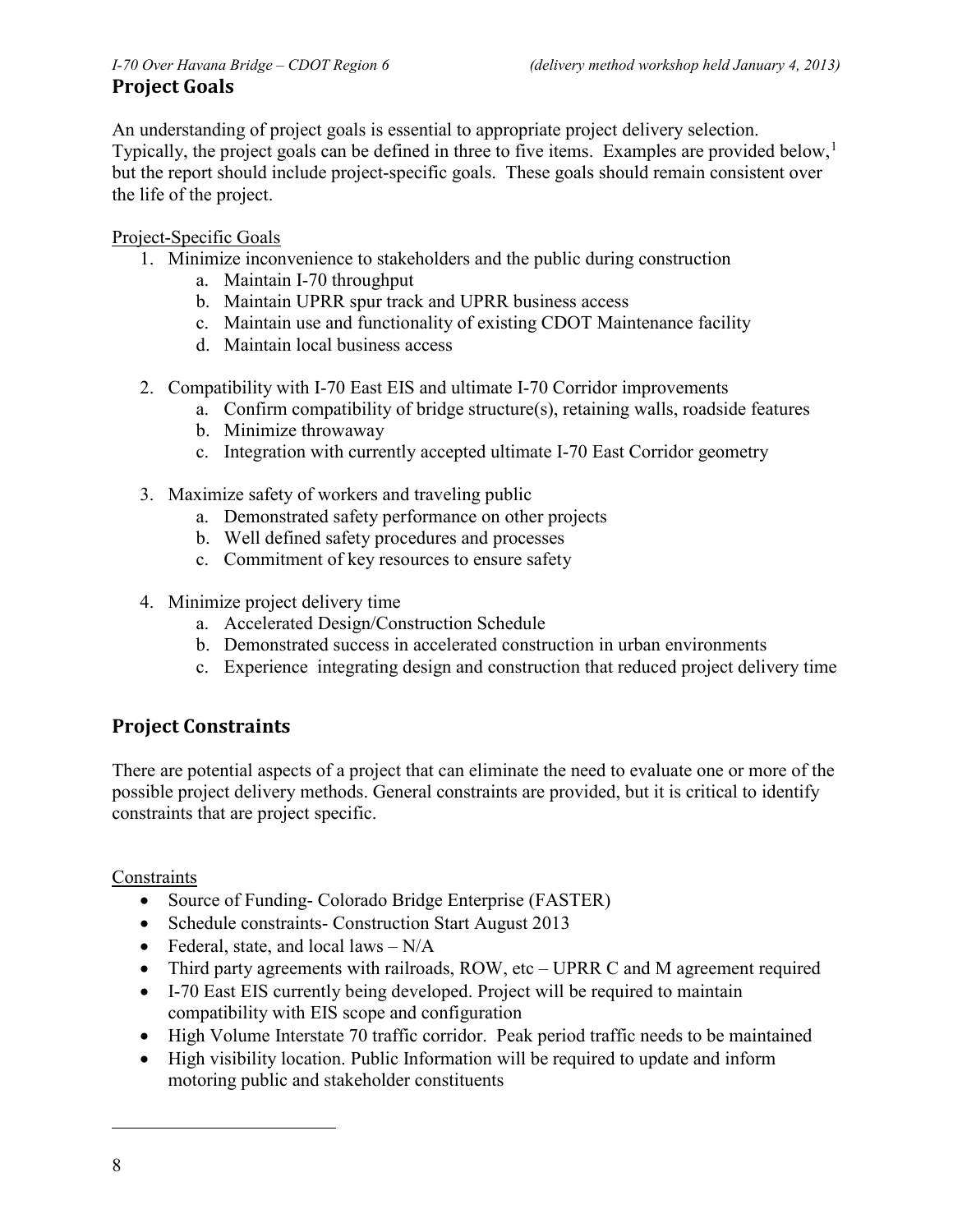## **Project Delivery Selection Matrix Summary**

Determine the factors that should be considered in the project delivery selection, discuss the opportunities and obstacles related to each factor, and document the discussion on the following pages. Then complete the summary below.

| PROJECT DELIVERY METHOD OPPORTUNITY/OBSTACLE SUMMARY |                |                                                              |           |
|------------------------------------------------------|----------------|--------------------------------------------------------------|-----------|
|                                                      | <b>DBB</b>     | <b>DB</b>                                                    | CM/GC     |
| <b>Primary Evaluation Factors</b>                    |                |                                                              |           |
| 1. Delivery Schedule                                 | X              | $++$                                                         |           |
| 2. Project Complexity & Innovation                   | $\blacksquare$ | ٠                                                            | ٠         |
| 3. Level of Design                                   | $\blacksquare$ | $++$                                                         | ٠         |
| 4. Cost                                              |                | $++$                                                         | ٠         |
| 5. Perform Initial Risk Assessment                   | <b>NA</b>      | Risk can be properly allocated<br>through use of DB delivery | <b>NA</b> |
| <b>Secondary Evaluation Factors</b>                  |                |                                                              |           |
| 6. Staff Experience/Availability (Owner)             | <b>NA</b>      | <b>Pass</b>                                                  | <b>NA</b> |
| 7. Level of Oversight and Control                    | <b>NA</b>      | Pass                                                         | <b>NA</b> |
| 8. Competition and Contractor Experience             | <b>NA</b>      | <b>Pass</b>                                                  | <b>NA</b> |

- **+ +** Most appropriate delivery method
- **+** Appropriate delivery method
- **–** Least appropriate delivery method
- **X Fatal Flaw (discontinue evaluation of this method)**
- **NA** Factor not applicable or not relevant to the selection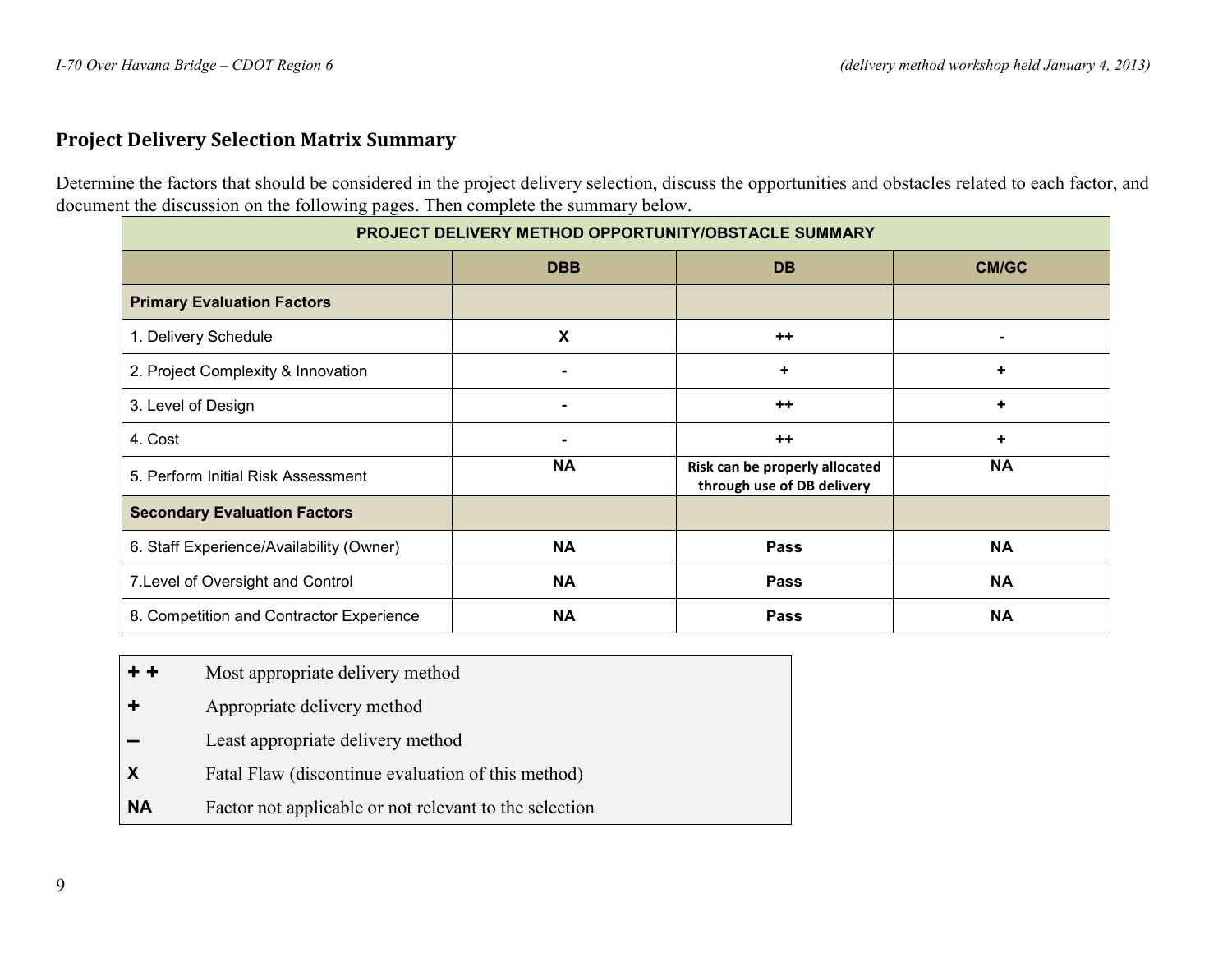## **Project Delivery Selection Matrix Summary Conclusions and Comments:**

Design-Build was determined to be the most appropriate delivery system match to the project for the following primary reasons: 1) The delivery schedule is driven by the Colorado Bridge Enterprise request for accelerated project delivery and execution. Initial CBE budget action accelerated funding with intent to begin replacement ASAP. DBB could not have provided for this acceleration of design and construction. CMGC provides some acceleration benefit, but not to the extent of D-B. 2) The project has significant complexity with regard to maintenance of traffic on the I-70 strategic corridor. Additionally, there are complex interactions between the project and the I-70 East EIS design and ultimate build out of I-70 East. The project will benefit greatly in the integration of designer and contractor as to how to best solve these complex interactions. The Region 6 also benefits in having developed good D-B templates for efforts on US 36, US 6, and Dad Clark Gulch D-B procurement documents. Staff involved with these projects have availability to support the I-70 Havana Bridge Replacement project. Competitive bidding is anticipated, with a large designer/contractor base with capability to innovate and successfully deliver the project.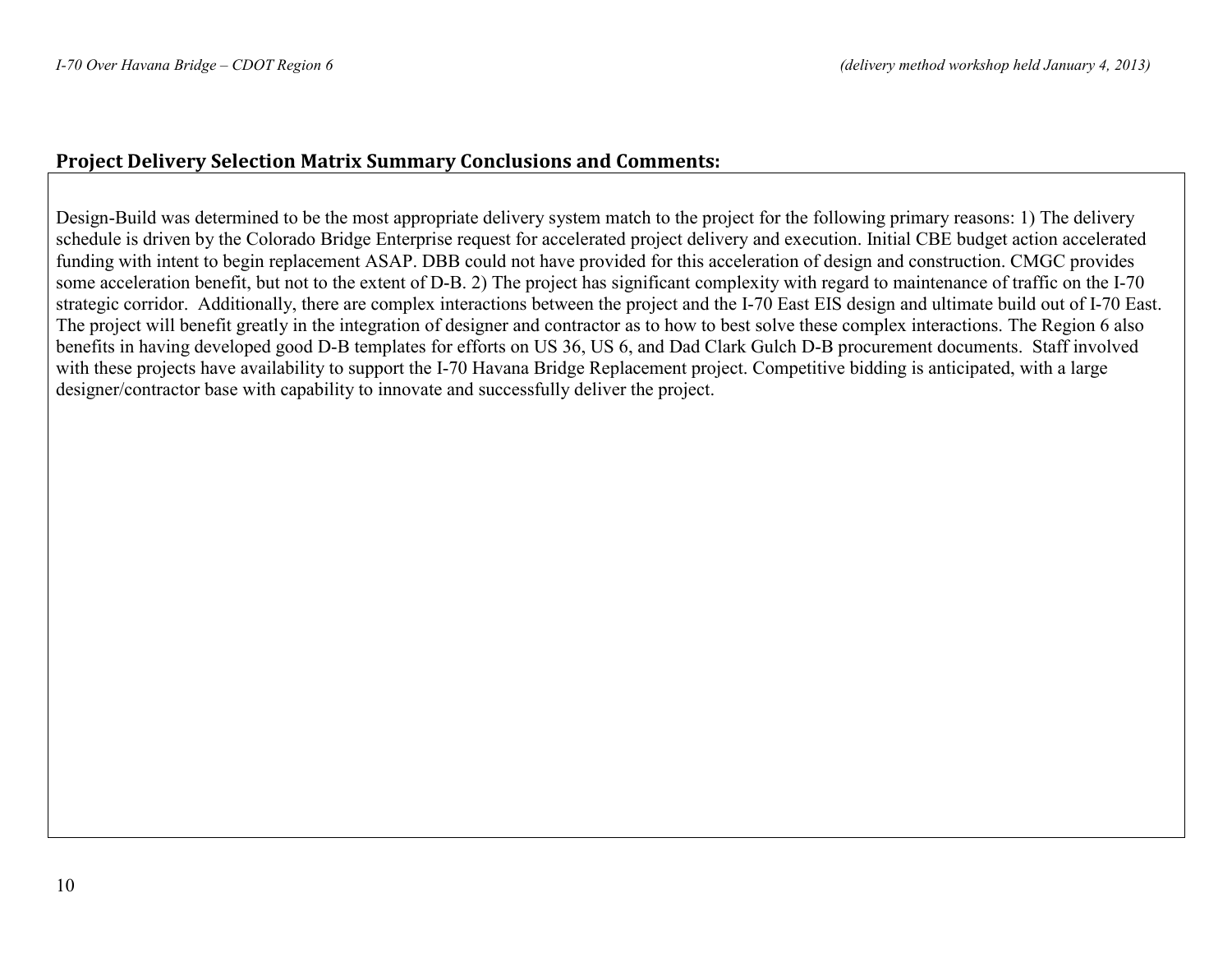## **Risk Discussion Notes (with respect to Design-Build delivery)**

#### **Compatibility with I-70 East EIS**

- Will need to ensure designed and constructed work is consistent with and compatible with the current program of improvements identified in the I-70 East DEIS.
- Provide close coordination with I-70 East Environmental team to ensure information is appropriately transferred to design-build team, enabling the I-70 over Havana St. bridge is built in such a manner that there is minimal throwaway work, and that future widening for final EIS improvements is facilitated.
- Ensure lane configuration, as a result of interim I-70 over Havana St., does not negatively ultimate I-70 improvements
- Bridge type and structure depth must be repeatable for future ultimate I-70 widening.
- Ultimate alignment and elevation of Havana St. will control elevation of the I-70 over Havana St. Bridge. Information transfer to D-B team is critical to ensure compatibility.
- RFP development will require complete understanding of the complexities involved and the transfer of risk and responsibility to the D-B contractor team.
- During RFP development, detailed survey will be performed to confirm interim and ultimate alignments and elevations are compatible. Survey data obtained will be provided to D-B teams. CDOT will stand behind accuracy of data provided.

#### **Railroad Requirements and Standards**

- Ensure minimum impact to UPRR operations of their spur track
- Adherence to UPRR requirements and standards.
- Interim I-70 over Havana St. must be compatible with future alignment and grade of the ultimate relocated UPRR track
- Complete enough preliminary design to obtain C and M agreement with UPRR, prior to D-B Contract execution (30% plans). Will need to require adjustments made to 30% UPRR approved alignment and grade of UPRR track, by D-B team, will require UPRR approval and be at the sole risk of the Design-builder.
- Will require work hour limitations, defined by the UPRR, in the vicinity of the UPRR track alignment.
- Structure demolition plans will require approval of UPRR.

#### **Traffic Management**

- Maintain existing through lane capacity during construction (4 lanes, each direction)
- Maintain 55 mph speed during construction
- Coordinate ramp closures and detours with local businesses, corridor stakeholders, and adjacent projects to minimize impacts
- Maintain access to Havana St. during business hours, minimize long term closure
- Notification through public communication will key successful project delivery
- Return to full interchange access will benefit road users and local businesses
- Strategies that reduce construction duration, or limit long term ramp closures will be reviewed favorably
- •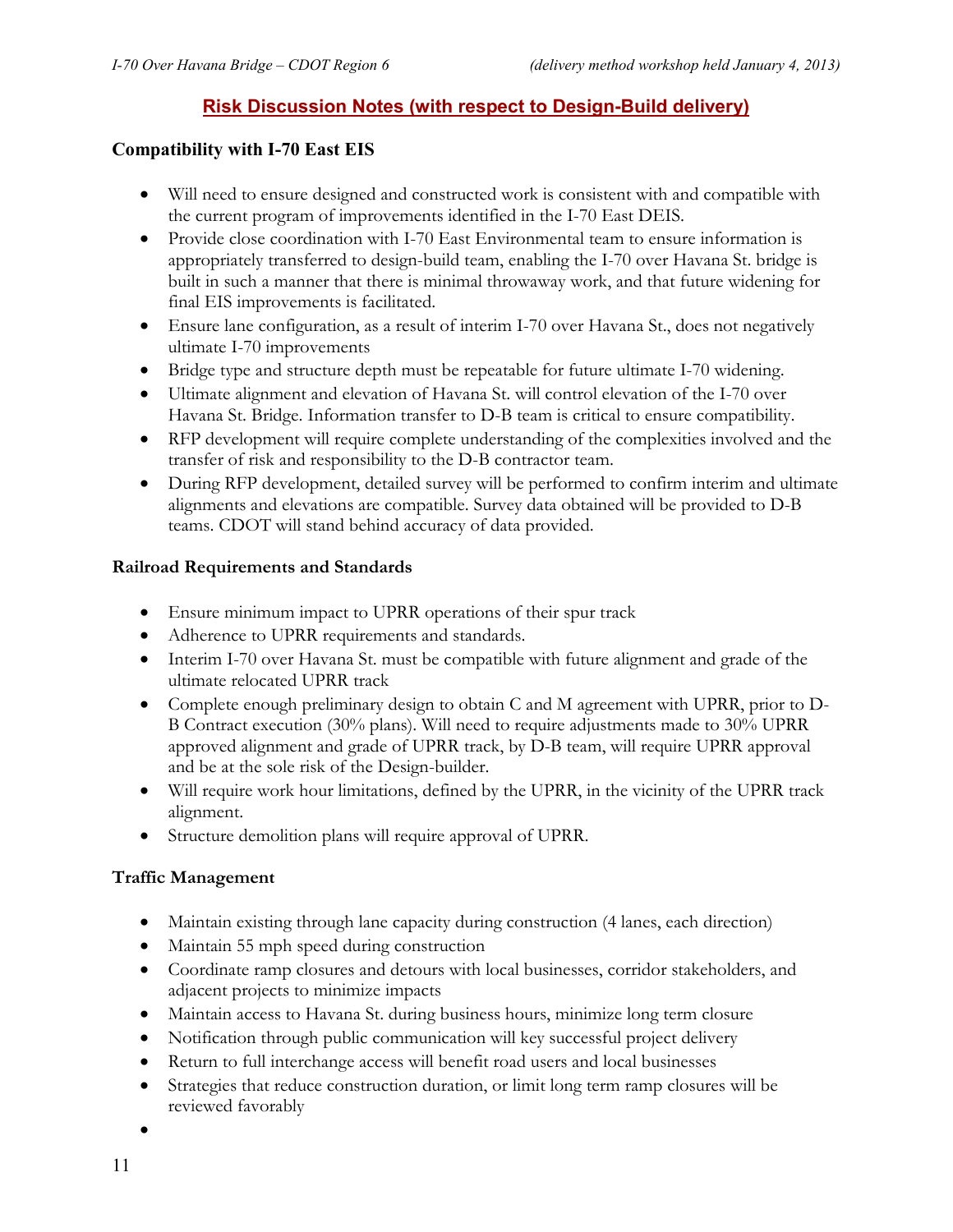#### **Hazardous Substances**

- Confirm low risk level, during RFP development, through environmental investigation
- In the event of a finding, D-B contractor would perform remediation, and CDOT will assume critical path delay time, and cost risk of cleanup and disposal.
- Ground water testing will be performed during RFP development to confirm potential for contaminated ground water. Include above mentioned remediation and cleanup clause to reduce contractor contingency in case of event.

#### **Water Quality**

- Water quality design criteria have become more specific. However, water quality features (ponds versus vaults, access requirements, vault and pond details) will require input from both CDOT and the City & County of Denver, and needs to be compatible with the ultimate I-70 EIS features.
- Existing wetlands need to be confirmed during RFP development. Mitigation responsibility needs to be discussed. Under interim condition, on-site mitigation may not provide ultimate solution. Use RFP development to determine appropriate risk party.
- Water quality design should be advanced, during preliminary engineering, to ensure a default design, locations, and details can be represented within the base ROW footprint.
- Use Key personnel requirements to highlight importance of water quality compliance personnel as a significant responsibility.

#### **ROW**

- ROW Acquisition is not anticipated for the project.
- Further investigation will be performed during RFP development to confirm current understanding surrounding ROW.
- Detailed ROW Mapping will be developed and provided to D-B teams.

## **Utilities**

• Will be standard types of utilities risks, no unique or major utilities risks have been identified. Advance utilities studies will be performed to provide design-builder with necessary location information. Advance utilities agreements will be executed prior to construction if possible. With that advance work standard design-build utility risk allocation is appropriate.

## **Lighting/Electrical**

- Interchange light standards need to be updated to current standards. Interim interchange lighting should be designed to be easily relocated to ultimate locations in the future.
- RFP development should confirm current electrical source will be sufficient for interim and ultimate condition

## **CDOT Maintenance Yard**

• Maintain functionality and use of existing Maintenance Facility in the SW quadrant of the interchange.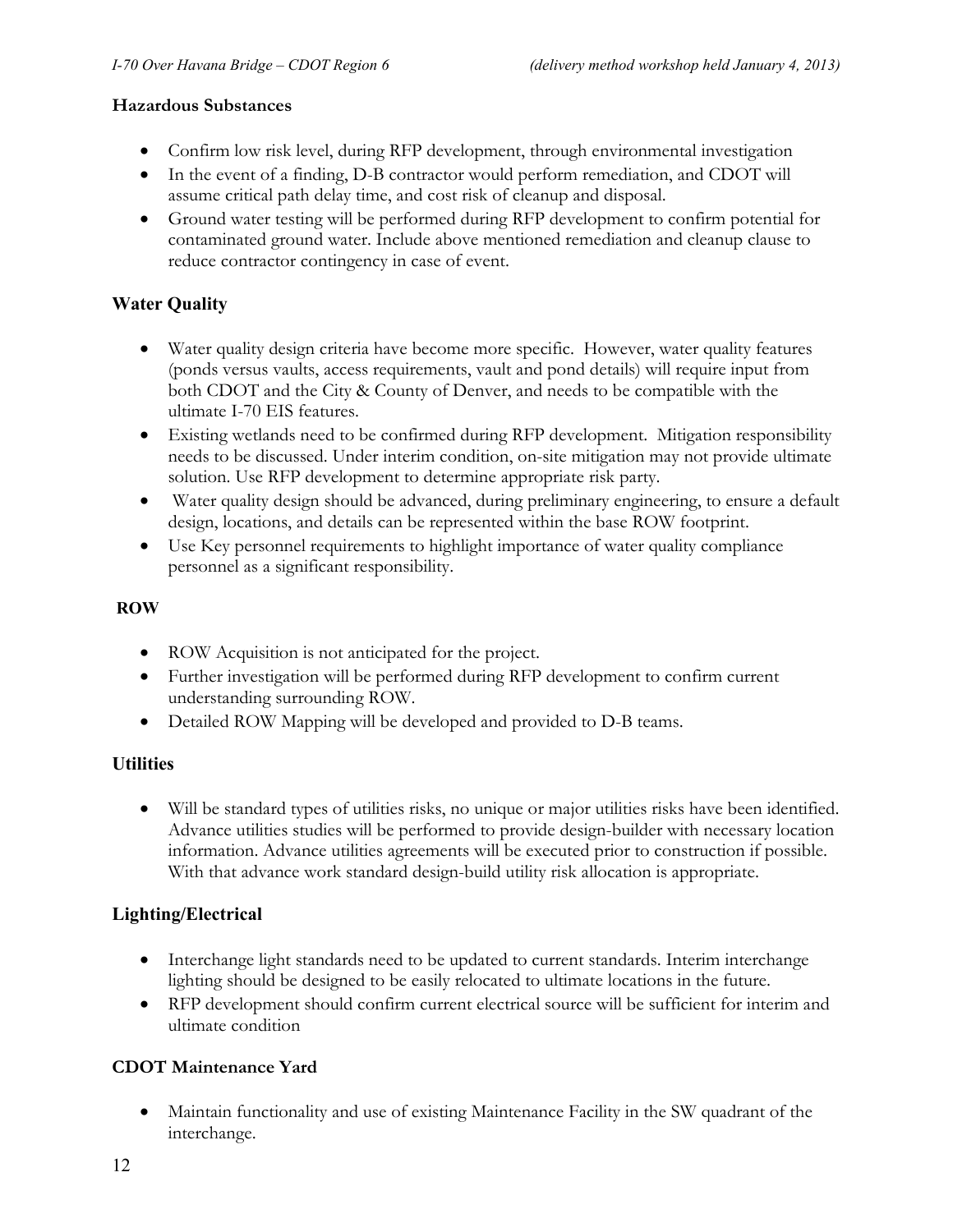- Ultimate I-70 at Havana St. interchange will require relocation of the Maintenance Yard. Interim condition could exist for a number of years.
- RFP development should include language that minimizes impact to the existing facility, while also allowing construction access and potentially staging on unoccupied CDOT/CCD property to minimize contractor staging costs.

#### **1) Delivery Schedule**

Delivery schedule is the overall project schedule from scoping through design, construction and opening to the public. Assess time considerations in getting the project started or funding dedicated and assess project completion importance.

#### **DESIGN-BID-BUILD**

Requires time to perform sequential design and procurement, but if design time is available has the shortest procurement time after the design is complete.

| <b>Opportunities</b> | <b>Obstacles</b>                                           |
|----------------------|------------------------------------------------------------|
|                      | Bridge Enterprise \$'s anticipate accelerated construction |
|                      | time beginning in 2013                                     |
|                      | Linear process of completing design prior to construction  |
|                      | Advertisement, creates fatal flaw                          |
|                      | Current preliminary design level incompatible with 2013    |
|                      | construction start                                         |

### **DESIGN-BUILD**

Can get project under construction before completing design. Parallel process of design and construction can accelerate project delivery schedule; however, procurement time can be lengthy due to the time necessary to develop an adequate RFP, evaluate proposals and provide for a fair, transparent selection process.

| <b>Opportunities</b>                                 | <b>Obstacles</b> |
|------------------------------------------------------|------------------|
| Procurement can be accelerated to meet CBE needs     |                  |
| Accelerated construction start schedule can be       |                  |
| obtained                                             |                  |
| Ability to start construction prior to completion of |                  |
| design                                               |                  |

#### **CM/GC**

Quickly gets contractor under contract and under construction to meet funding obligations before completing design. Parallel process of development of contract requirements, design, procurements, and construction can accelerate project schedule. However, schedule can be slowed down by coordinating design-related issues between the CM and designer and by the process of reaching a reasonable Guaranteed Maximum Price (GMP).

| <b>Opportunities</b>                              | <b>Obstacles</b>                                                        |
|---------------------------------------------------|-------------------------------------------------------------------------|
| Project complexity could be managed through CM/GC | Iterative nature of design introduces design schedule risk              |
|                                                   | Risk of GMP negotiation could jeopardize construction<br>start schedule |
|                                                   |                                                                         |

#### **Delivery Schedule Summary**

|                      | <b>DBB</b> | $\overline{\mathbf{D}}\overline{\mathbf{B}}$ | CM/GC |
|----------------------|------------|----------------------------------------------|-------|
| 1. Delivery Schedule | . .        | $^{\rm + +}$                                 | -     |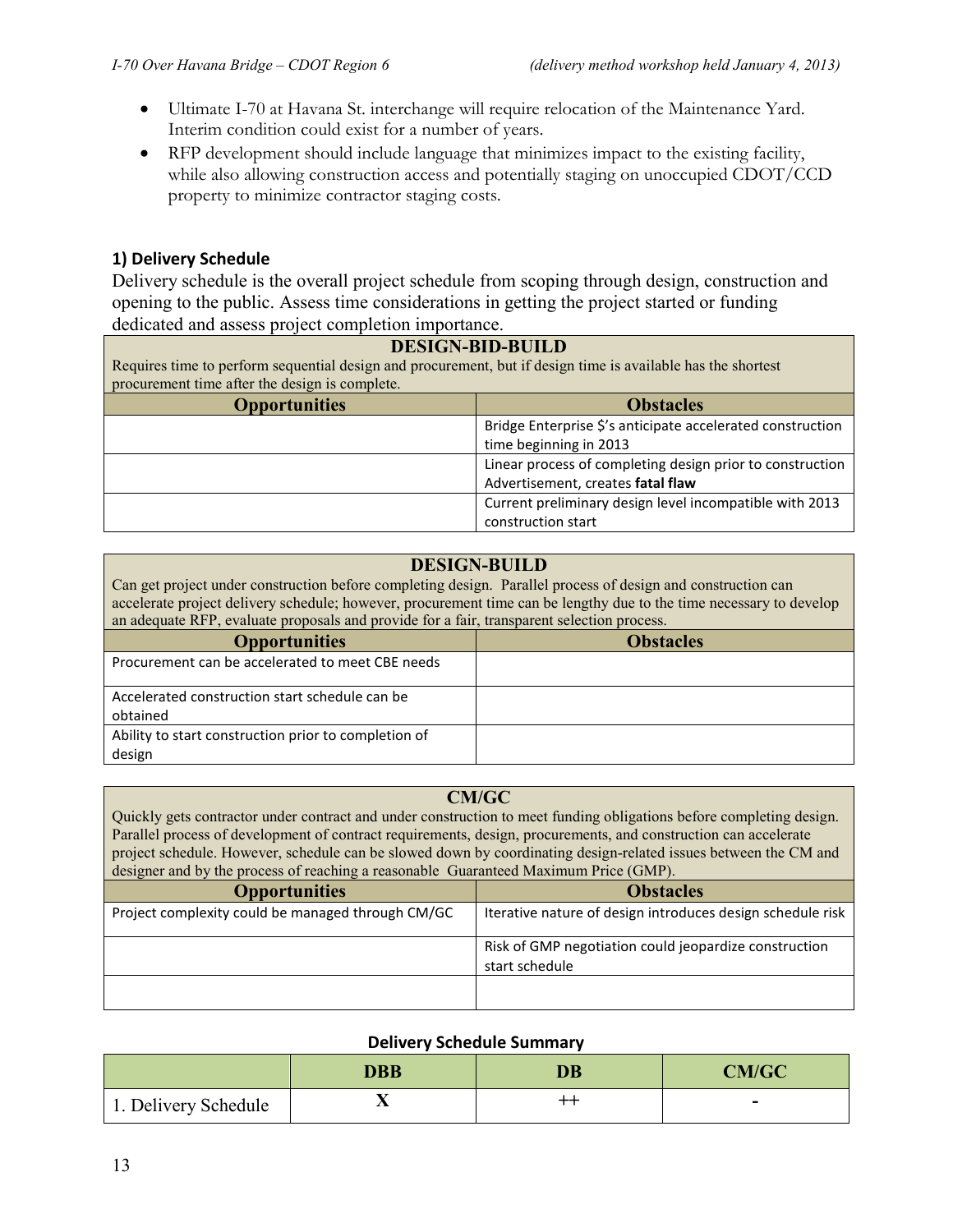#### Notes and Comments:

Delivery schedule is driven by CBE funding and construction start date in 2013. Design completion using conventional DBB process would not be able to achieve construction implementation date. CM/GC would induce risks related to GMP negotiations, thus potentially jeopardizing construction start date. D-B is supported as the most advantageous contracting tool for this particular project due to the ability to accelerate construction and remove a low sufficiency rated structure from the Bridge Enterprise list.

### **2) Project Complexity & Innovation**

Project complexity and innovation is the potential applicability of new designs or processes to resolve complex technical issues.

#### **DESIGN-BID-BUILD**

Allows CDOT to fully resolve complex design issues and qualitatively evaluate designs before procurement of the general contractor. Innovation is provided by CDOT/Consultant expertise and through traditional owner directed processes such as VE studies and contractor bid alternatives.

| <b>Opportunities</b> | <b>Obstacles</b>                                    |
|----------------------|-----------------------------------------------------|
|                      | No contractor input into traffic management and     |
|                      | construction phasing                                |
|                      | No designer/contractor input to most economical and |
|                      | buildable structure design                          |

#### **DESIGN-BUILD**

Incorporates design-builder input into design process through best value selection and contractor proposed Alternate Technical Concepts (ATCs) – which are a cost oriented approach to providing complex and innovative designs. Requires that desired solutions to complex projects be well defined through contract requirements.

| required that acon ca bordinons to complex projects oc wen achined through contract requirements. |                  |  |
|---------------------------------------------------------------------------------------------------|------------------|--|
| <b>Opportunities</b>                                                                              | <b>Obstacles</b> |  |
| Traffic management and construction phasing built into                                            |                  |  |
| the process                                                                                       |                  |  |
| Contractor input is advantageous for complex traffic                                              |                  |  |
| management projects                                                                               |                  |  |
| D-B contractors will build most efficient and economical                                          |                  |  |
| structure while ensuring future compatibility                                                     |                  |  |

#### **CM/GC**

Allows independent selection of designer and contractor based on qualifications and other factors to jointly address complex innovative designs through three party collaboration of CDOT, designer and Contractor. Allows for a qualitative (nonprice oriented) design but requires agreement on GMP.

| <b>Opportunities</b>                                   | <b>Obstacles</b>                                       |
|--------------------------------------------------------|--------------------------------------------------------|
| Process envisions collaborative design in concert with | GMP risk could increase schedule time.                 |
| construction contractor                                |                                                        |
| Economical design would be outcome of process          | Innovation may yield higher costs                      |
|                                                        | Technical challenges may increase design iteration and |
|                                                        | schedule                                               |

#### **Project Complexity & Innovation Summary**

|                       | DBB | <b>DB</b> | <b>CM/GC</b> |
|-----------------------|-----|-----------|--------------|
| 2. Project Complexity | -   |           |              |
| & Innovation          |     |           |              |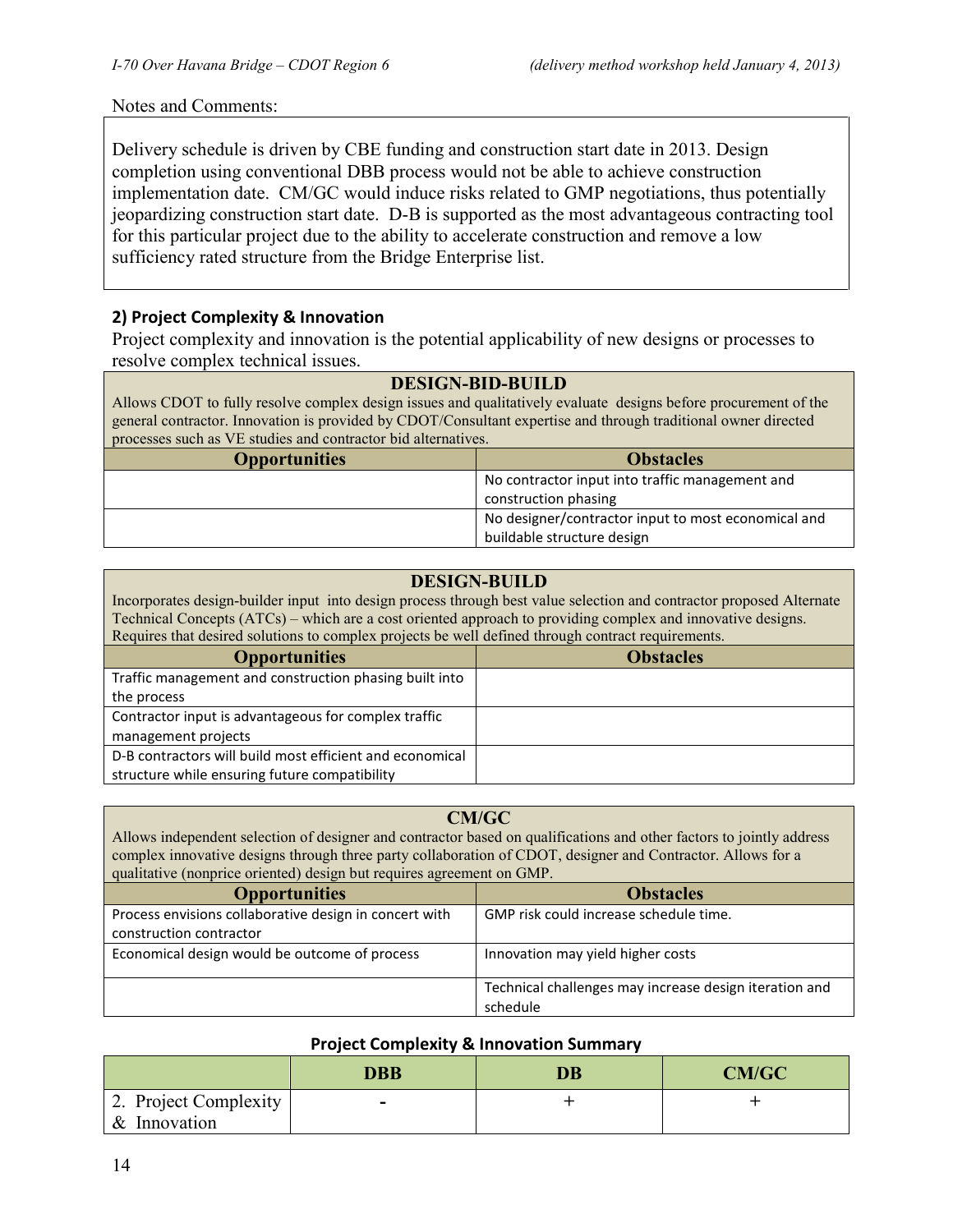#### Notes and Comments:

Both D-B and CM/GC provide opportunity for success in addressing the complexities of the project in structure design, ultimate compatibility, and in traffic management aspects. CM/GC may not fully address schedule aspects and design iteration that could lead to a more lengthy process. DBB is least advantageous for a complex project of this magnitude.

#### **3) Level of Design**

Level of design is the percentage of design completion at the time of the project delivery procurement

| <b>DESIGN-BID-BUILD</b><br>100% design by CDOT, with CDOT having complete control over the design. |                                                  |  |
|----------------------------------------------------------------------------------------------------|--------------------------------------------------|--|
| <b>Opportunities</b>                                                                               | <b>Obstacles</b>                                 |  |
| Full design under full CDOT control                                                                | Time frame to obtain full design creates         |  |
|                                                                                                    | advancement challenges                           |  |
|                                                                                                    | Full design will not have construction           |  |
|                                                                                                    | contractor input to constructability potentially |  |
|                                                                                                    | leading to change orders to correct              |  |

#### **DESIGN-BUILD**

Design advanced by CDOT to the level necessary to precisely define contract requirements and properly allocate risk (typically 30% or less).

| <b>Opportunities</b>                                                                                              | <b>Obstacles</b>                                                                    |
|-------------------------------------------------------------------------------------------------------------------|-------------------------------------------------------------------------------------|
| No need to advance beyond 30%                                                                                     | Need to clearly define requirements vs. wants                                       |
| Process ensures design/construction integration (before<br>design completion) to innovate and create efficiencies | Could miss critical scope components if not fully<br>engaged during RFP development |
| Design progression can be halted once confirmed that<br>enough is available to define the full contract scope     |                                                                                     |

#### **CM/GC**

Can utilize a lower level of design prior to procurement of the CM/GC and then joint collaboration of CDOT, designer, and CM/GC in the further development of the design. Iterative nature of design process risks extending the project schedule.

| <b>Opportunities</b>                              | <b>Obstacles</b>                                       |
|---------------------------------------------------|--------------------------------------------------------|
| CDOT maintains level of design control throughout | Iterative nature of design process within CM/GC can be |
| CM/GC process                                     | time consuming                                         |
|                                                   | Schedule isn't committed to by CM/GC Contractor until  |
|                                                   | GMP                                                    |

#### **Level of Design Summary**

|                    | <b>DBB</b> | DB | CM/GC |
|--------------------|------------|----|-------|
| 3. Level of Design | -          | ++ |       |

Notes and Comments:

DBB commits time and costs to obtain 100% design. Contractor's often change construction phasing, or request value engineering to change design. D-B uses that understanding that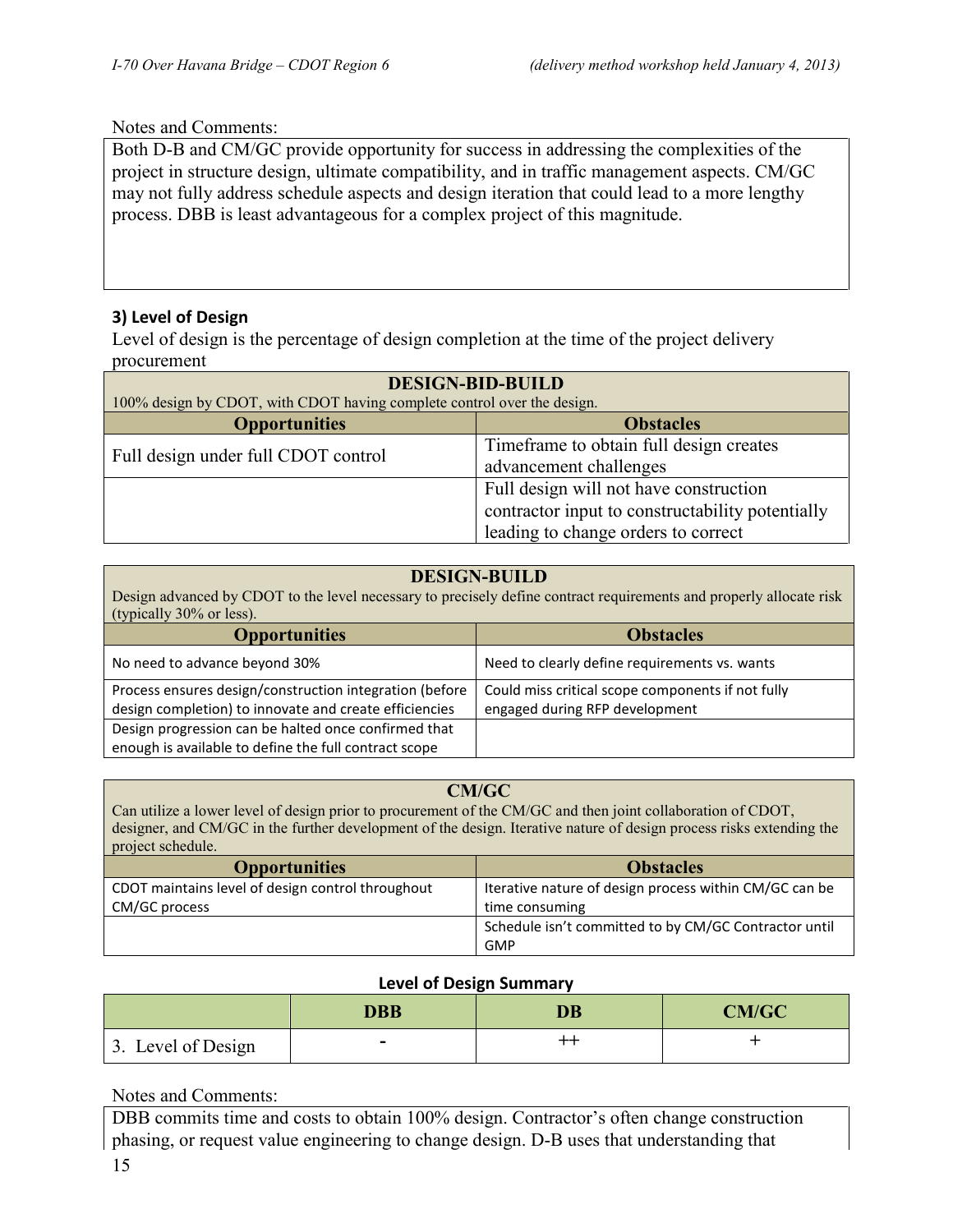integration of designer and constructor yields benefits both in time and cost advantages that are seen upon execution. CDOT receives maximum value from this integration. CM/GC allows for a level of owner control that is greater than that of D-B, and gets to contractor integration before design completion, saving time and costs. CM/GC may also lead to extended negotiations that may increase time to construction. DB appears to be the most advantageous process for this project.

## **4) Cost**

Project cost is the financial process related to meeting budget restrictions, early and precise cost estimation, and control of project costs.

| <b>DESIGN-BID-BUILD</b>                                                                                              |                                                  |  |
|----------------------------------------------------------------------------------------------------------------------|--------------------------------------------------|--|
| Competitive bidding provides a low cost construction for a fully defined scope of work. Costs accuracy limited until |                                                  |  |
| design is completed. More likelihood of cost change orders due to contractor having no design responsibility.        |                                                  |  |
| <b>Opportunities</b>                                                                                                 | <b>Obstacles</b>                                 |  |
| Competitive bidding environment at this time could                                                                   | Change orders are more prevalent on DBB projects |  |
| lead to lower costs                                                                                                  |                                                  |  |
|                                                                                                                      |                                                  |  |
|                                                                                                                      |                                                  |  |

#### **DESIGN-BUILD**

Designer-builder collaboration and ATCs can provide a cost-efficient response to project goals. Costs are determined with design-build proposal, early in design process. Allows a variable scope bid to match a fixed budget. Poor risk allocation can result in high contingencies.

| <b>Opportunities</b>                                   | <b>Obstacles</b> |
|--------------------------------------------------------|------------------|
| Innovation and collaboration likely to lead to reduced |                  |
| overall cost                                           |                  |
| Efficiencies in designer/contractor integration        |                  |
| Multiple bidders in competitive bidding environment    |                  |

| CM/GC<br>CDOT/designer/contractor collaboration to reduce risk pricing can provide a low cost project however non-<br>competitive negotiated GMP introduces price risk. Good flexibility to design to a budget. |                       |  |
|-----------------------------------------------------------------------------------------------------------------------------------------------------------------------------------------------------------------|-----------------------|--|
| <b>Opportunities</b>                                                                                                                                                                                            | <b>Obstacles</b>      |  |
| Designer/contractor collaboration built into process                                                                                                                                                            | <b>Negotiated GMP</b> |  |
|                                                                                                                                                                                                                 |                       |  |

#### **Cost Summary**

|            | <b>DBB</b> | <b>DB</b>   | <b>CM/GC</b> |
|------------|------------|-------------|--------------|
| Cost<br>4. | -          | $^{\rm ++}$ |              |

#### Notes and Comments:

Design-Build offers the most positive response to project's complexities, ability to obtain ultimate alignment compatibility, and address traffic management challenges.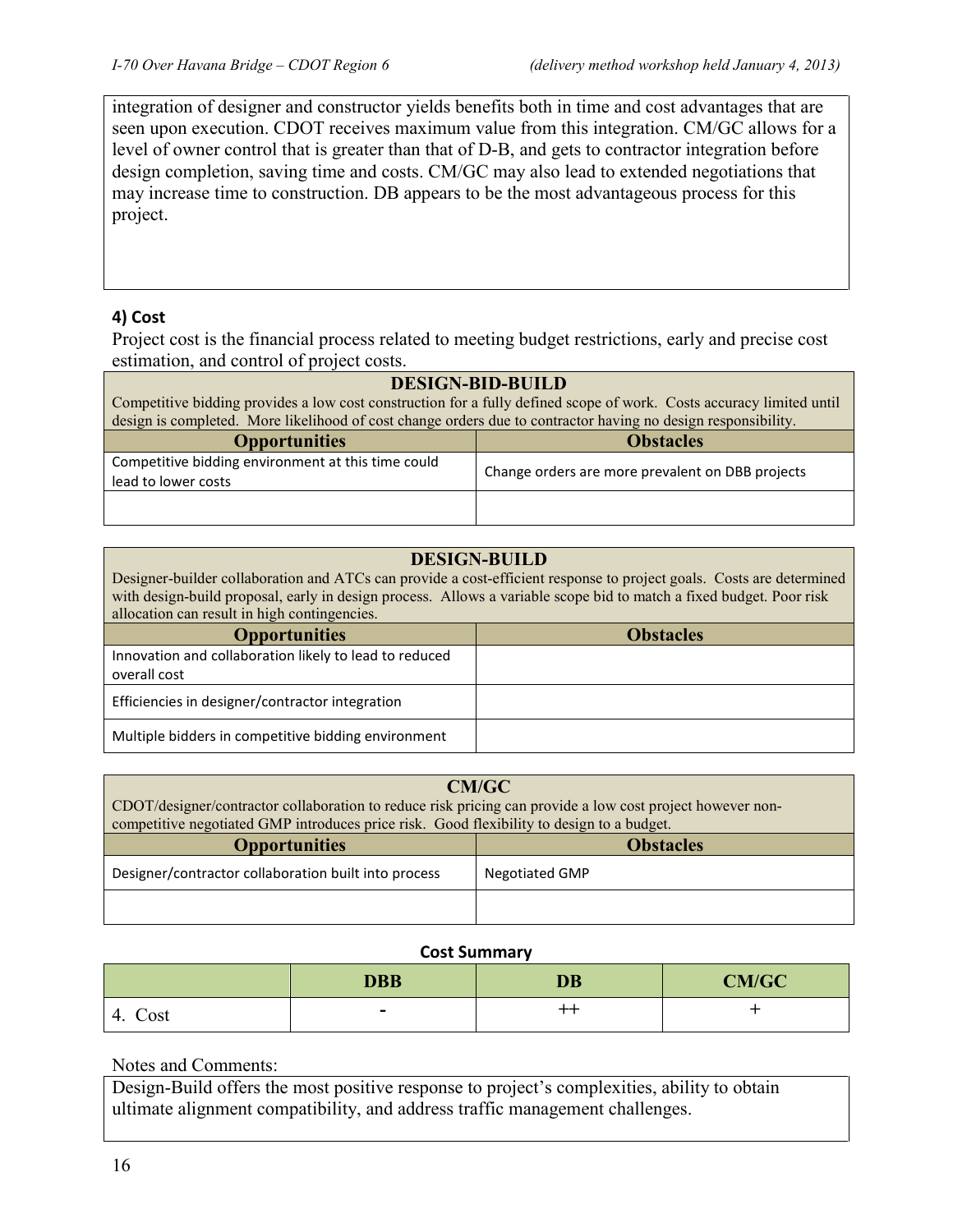#### **5) Initial Risk Assessment**

Risk is an uncertain event or condition that, if it occurs, has a negative effect on a project's objectives. Risk allocation is the assignment of unknown events or conditions to the party that can best manage them. An initial assessment of project risks is important to ensure the selection of the delivery method that can properly address them. An approach that focuses on a fair allocation of risk will be most successful. Refer to risk discussion and checklists in appendix B.

## **DESIGN-BID-BUILD** *(Not Assessed)*

Risk allocation for design-bid-build best is understood by the industry, but requires that most design-related risks and third party risks be resolved prior to procurement to avoid costly contractor contingency pricing and change orders and claims.

|  | <b>Opportunities</b> | <b>Obstacles</b> |
|--|----------------------|------------------|
|--|----------------------|------------------|

| <b>DESIGN-BUILD</b>                                                                                                    |                                            |  |  |
|------------------------------------------------------------------------------------------------------------------------|--------------------------------------------|--|--|
| Provides opportunity to properly allocate risks to the party best able to manage them, but requires risks allocated to |                                            |  |  |
| design-builder to be well defined to minimize contractor contingency pricing of risks.                                 |                                            |  |  |
| <b>Opportunities</b>                                                                                                   | <b>Obstacles</b>                           |  |  |
| Compatibility with I-70 East EIS can be obtained                                                                       |                                            |  |  |
| through close coordination with the I-70 Ease EIS team                                                                 |                                            |  |  |
| and involvement throughout the procurement                                                                             |                                            |  |  |
| document preparation phase. D-B contractor will be                                                                     | Compatibility with I-70 East EIS           |  |  |
| assigned risk in ensuring that the interim bridge can                                                                  |                                            |  |  |
| accommodate the ultimate alignment and configuration                                                                   |                                            |  |  |
| for the interchange.                                                                                                   |                                            |  |  |
| Railroad Requirements and Standards will be met                                                                        |                                            |  |  |
| through provision of a 30% UPRR approved plan set                                                                      |                                            |  |  |
| serving as the baseline for the D-B contractor. CDOT will                                                              | <b>Railroad Requirements and Standards</b> |  |  |
| obtain initial approval, with D-B contractor requirement                                                               |                                            |  |  |
| for final design approval from the UPRR, at the risk of                                                                |                                            |  |  |
| the D-B contractor.                                                                                                    |                                            |  |  |
| Traffic Management procurement documents will                                                                          |                                            |  |  |
| outline basic requirements for 55 mph minimum speed,                                                                   |                                            |  |  |
| 4 thru lanes, each direction, coordination between                                                                     | <b>Traffic Management</b>                  |  |  |
| adjacent projects and ramp closures, maintenance of                                                                    |                                            |  |  |
| access to Havana for commuters and businesses, and                                                                     |                                            |  |  |
| incentive for reduced construction impact timeframe                                                                    |                                            |  |  |
| Hazardous Substances Confirm through investigation,                                                                    |                                            |  |  |
| presence of contamination, in advance of the D-B                                                                       |                                            |  |  |
| Contract execution. Upon discovery during the project,                                                                 | <b>Hazardous Substances</b>                |  |  |
| require contractor resources to mitigate, with CDOT                                                                    |                                            |  |  |
| accepting payment and critical path risk.                                                                              |                                            |  |  |
| Water Quality Close coordination with CDOT and CCD                                                                     |                                            |  |  |
| on interim feature locations and compatibility with                                                                    |                                            |  |  |
| ultimate. Advance wq design during procurement                                                                         | <b>Water Quality</b>                       |  |  |
| development to ensure project needs can be met within                                                                  |                                            |  |  |
| existing ROW. Use key personnel definition to describe                                                                 |                                            |  |  |
| and emphasize importance of wq compliance.                                                                             |                                            |  |  |
| ROW although acquisition is not anticipated for the                                                                    |                                            |  |  |
| project, prepare ROW mapping identifying adjacent                                                                      |                                            |  |  |
| property owners, confirm current understanding of                                                                      | <b>ROW</b>                                 |  |  |
| ROW needs, transmit information with Draft RFP for                                                                     |                                            |  |  |
| comment. Temporary easements remain responsibility                                                                     |                                            |  |  |
| of the D-B contractor                                                                                                  |                                            |  |  |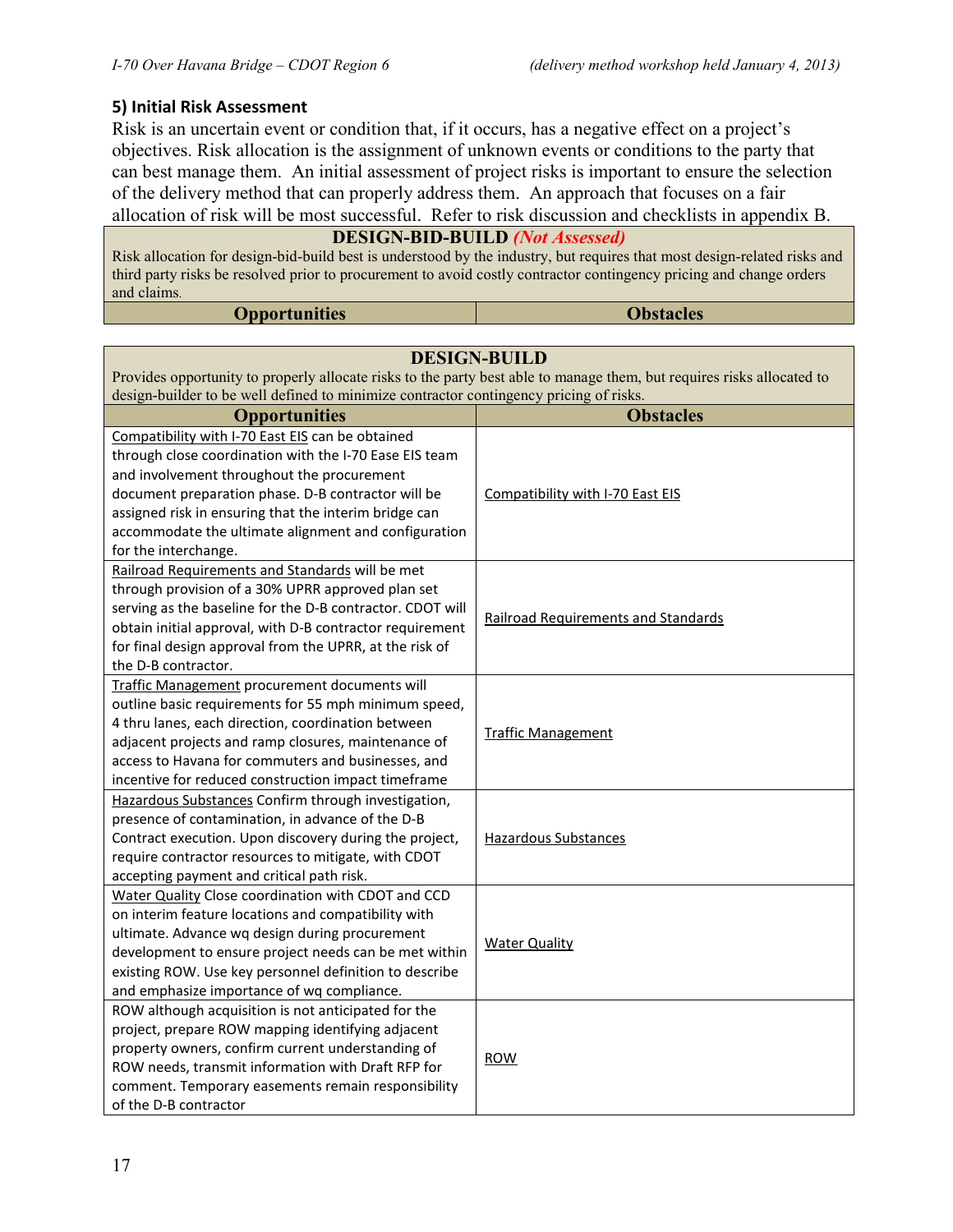| Utilities will be clearly defined in contract requirements<br>and appropriately allocated to party best able to<br>manage/mitigate. Due to project location, utilities are<br>not anticipated to be a major concern                                                                        | Utilities                    |
|--------------------------------------------------------------------------------------------------------------------------------------------------------------------------------------------------------------------------------------------------------------------------------------------|------------------------------|
| Lighting/Electrical will be clearly defined both in<br>maintenance of current lighting levels during<br>construction, and updating of lighting to new standards.<br>Built condition needs to accommodate movement of<br>highway lighting to ultimate location in the future                | Lighting/Electrical          |
| CDOT Maintenance Yard will require continued<br>utilization during project construction. Impact to yard<br>operations will be limited and coordinated with CDOT<br>Maintenance personnel. Any effort to use portions for<br>staging will require written approval from CDOT<br>Maintenance | <b>CDOT Maintenance Yard</b> |

#### **CM/GC** *(Not Assessed)*

Provides opportunity for CDOT, designer, and contractor to collectively identify and minimize project risks, and allocate risk to appropriate party. Has potential to minimize contractor contingency pricing of risk, but can lose the element of competition in pricing.

#### **Initial Risk Assessment Summary**

|                            | DBB       | <b>DB</b>                                        | CM/GC |
|----------------------------|-----------|--------------------------------------------------|-------|
| 5. Initial Risk Assessment | <b>NA</b> | Risk can be properly<br>allocated through use of | ΝA    |
|                            |           | DB delivery                                      |       |

Notes and Comments:

Based upon the risk for this specific project, D-B appears to be the appropriate contract model to properly allocate and mitigate project risks. Current known risks have been discussed and will require additional detail throughout the Design-Build procurement document development phase.

#### **6) Staff Experience/Availability**

Owner staff experience and availability as it relates to the project delivery methods in question.

#### **DESIGN-BID-BUILD**

Technical and management resources necessary to perform the design and plan development. Resource needs can be more spread out. **Opportunities Obstacles**

#### **DESIGN-BUILD**

Technical and management resources and expertise necessary to develop the RFQ and RFP and administrate the procurement. Concurrent need for both design and construction resources to oversee the implementation. **Opportunities Obstacles**

**CM/GC**

Strong, committed CDOT project management resources are important for success of the CM/GC process. Resource needs are similar to DBB except CDOT must coordinate CM's input with the project designer and be prepared for GMP negotiations.

**Opportunities Obstacles**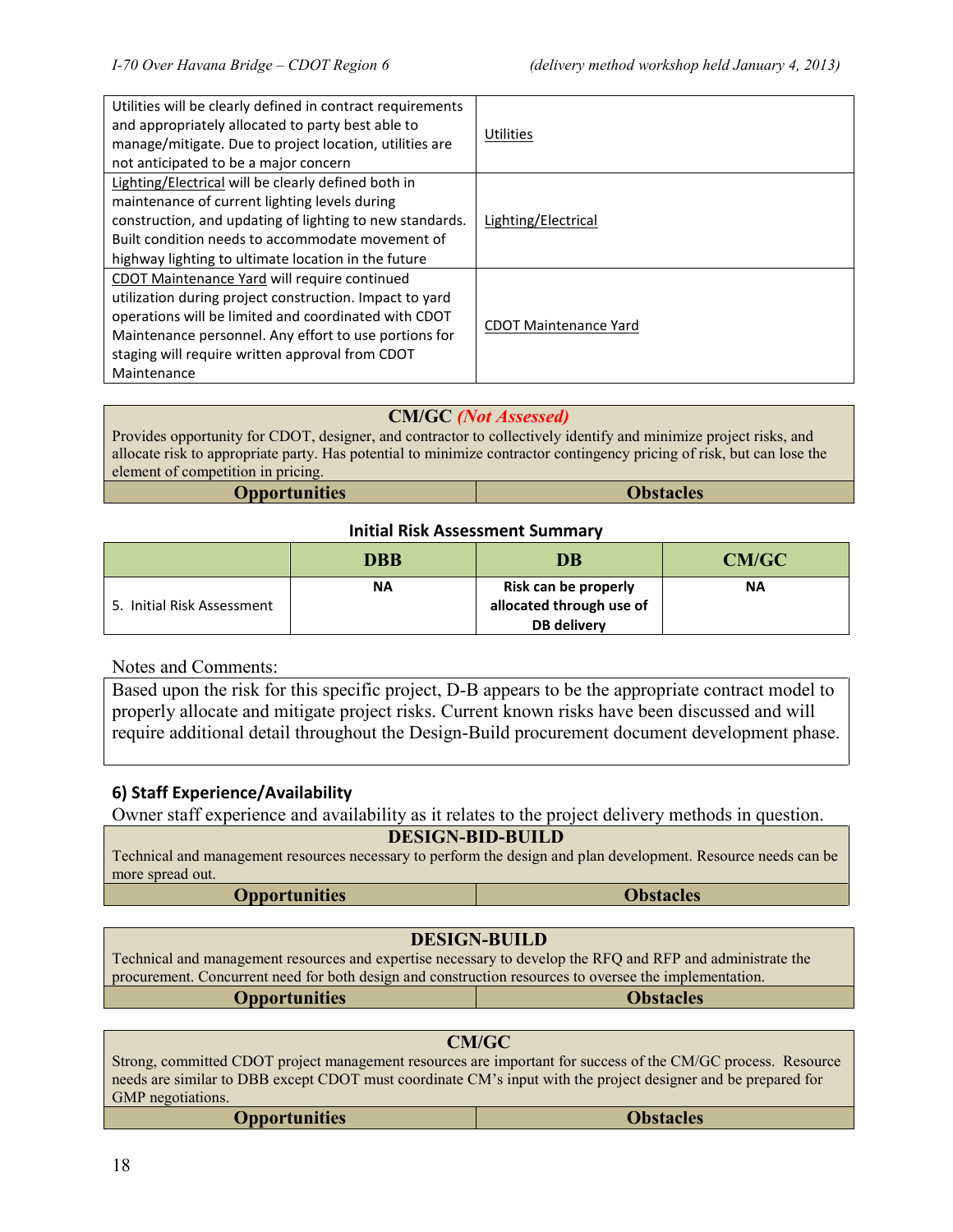#### **Staff Experience/Availability Summary**

|                                         | <b>DBB</b> | DB          | <b>CM/GC</b> |
|-----------------------------------------|------------|-------------|--------------|
| Staff Experience/<br>6.<br>Availability | <b>NA</b>  | <b>PASS</b> | <b>NA</b>    |

#### Notes and Comments:

*No significant disadvantages are noted with the selection of Design-Build as the method of delivery for this project. For Staff Experience/Availability, the Region has sufficient resources and capabilities to deliver the project through Design-Build*

#### **7) Level of Oversight and Control**

Level of oversight involves the amount of agency staff required to monitor the design or construction, and amount of agency control over the delivery process

| <b>DESIGN-BID-BUILD</b>                                     |  |  |
|-------------------------------------------------------------|--|--|
| Full control over a linear design and construction process. |  |  |
| <b>Obstacles</b><br><b>Opportunities</b>                    |  |  |

| <b>DESIGN-BUILD</b>                                                                                                                                                                                       |  |  |
|-----------------------------------------------------------------------------------------------------------------------------------------------------------------------------------------------------------|--|--|
| Less control over the design (design desires must be written into the RFP contract requirements). Generally less<br>control over the construction process (design-builder often has QA responsibilities). |  |  |
| <b>Opportunities</b><br><b>Obstacles</b>                                                                                                                                                                  |  |  |
|                                                                                                                                                                                                           |  |  |

#### CM/GC

Most control by CDOT over both the design, and construction, and control over a collaborative owner/designer/contractor project team

**Opportunities Obstacles**

#### **Level of Oversight and Control Summary**

|                       | <b>DBB</b> | DB          | <b>CM/GC</b> |
|-----------------------|------------|-------------|--------------|
| 7. Level of Oversight | <b>NA</b>  | <b>PASS</b> | <b>NA</b>    |
| and Control           |            |             |              |

#### Notes and Comments:

*No significant disadvantages are noted with the selection of Design-Build as the method of delivery for this project. For Level of Oversight and Control, the Region has knowledgeable resources with appropriate understanding of the role Design-Build will play in oversight and control of the project.*

#### **8) Competition and Contractor Experience**

Competition and availability refers to the level of competition, experience and availability in the market place and its capacity for the project.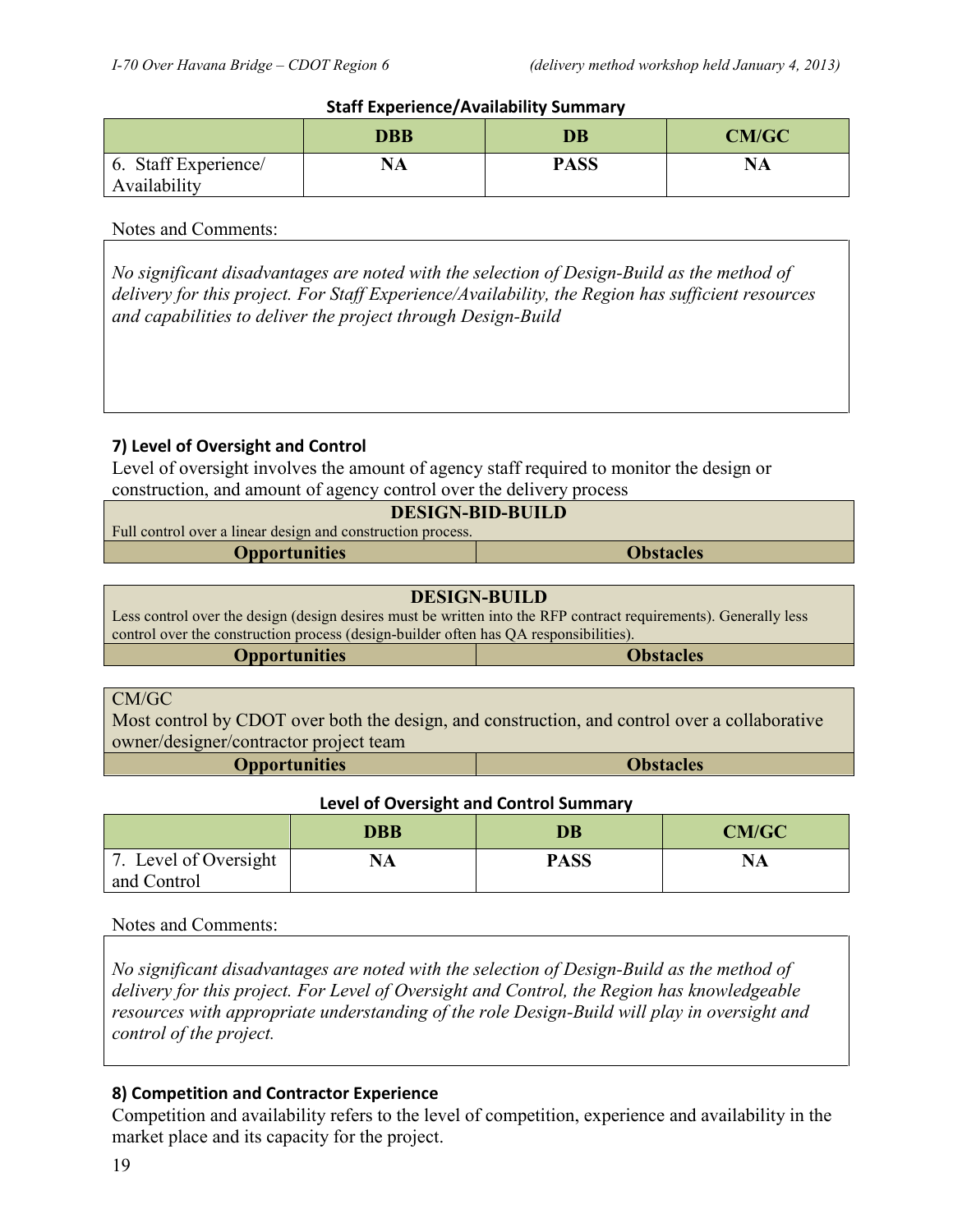Opportunities and Obstacles

| <b>DESIGN-BID-BUILD</b>                                                                                                                        |                                                                                                                       |  |
|------------------------------------------------------------------------------------------------------------------------------------------------|-----------------------------------------------------------------------------------------------------------------------|--|
| High level of competition, but GC selection is based solely on low price. High level of marketplace experience.                                |                                                                                                                       |  |
| <b>Opportunities</b>                                                                                                                           | <b>Obstacles</b>                                                                                                      |  |
|                                                                                                                                                |                                                                                                                       |  |
| <b>DESIGN-BUILD</b>                                                                                                                            |                                                                                                                       |  |
|                                                                                                                                                | Allows for a balance of price and non-price factors in the selection process. Medium level of marketplace experience. |  |
| Opportunities                                                                                                                                  | <b>Obstacles</b>                                                                                                      |  |
|                                                                                                                                                |                                                                                                                       |  |
| <b>CM/GC</b>                                                                                                                                   |                                                                                                                       |  |
| Allows for the selection of the single most qualified contractor, but GMP can limit price competition. Low level of<br>marketplace experience. |                                                                                                                       |  |

#### **Competition and Contractor Experience Summary**

|                                                    | DBB | DB          | <b>CM/GC</b> |  |
|----------------------------------------------------|-----|-------------|--------------|--|
| 8. Competition and<br><b>Contractor Experience</b> | NА  | <b>PASS</b> | <b>NA</b>    |  |

#### Notes and Comments:

*No significant disadvantages are noted with the selection of Design-Build as the method of delivery for this project. For Competition and Contractor Experience, the pool of available contractors with Design-Build background and capabilities is significant and should ensure a competitive bidding environment for the project.*

## **APPENDIX**

## **Opportunity and Obstacle Checklists**

## **(With Project Risk Assessment Discussion and Checklists)**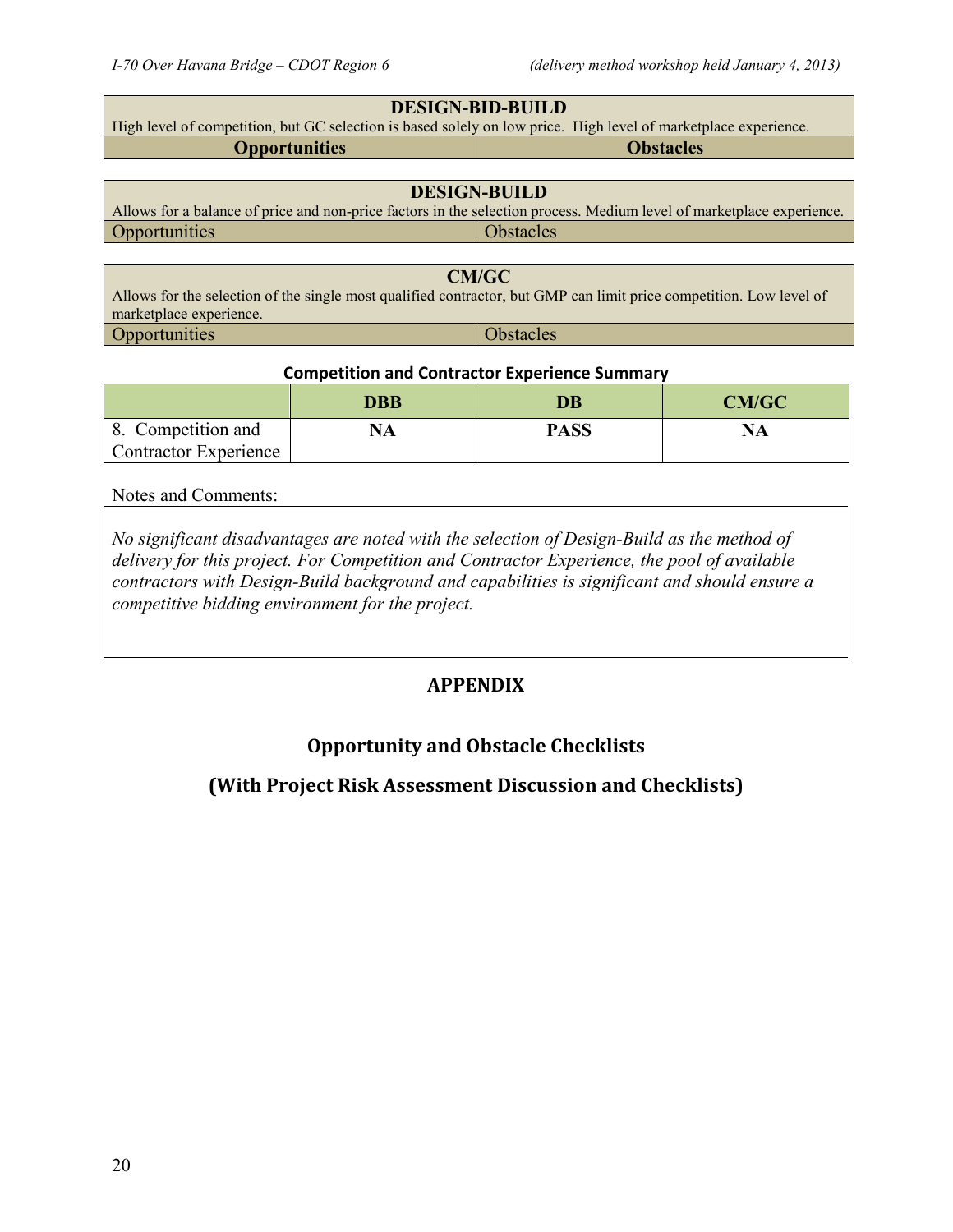## **1) Delivery Schedule Checklist**

| <b>DESIGN-BID-BUILD</b>                                                                                                |                                                                                                                                |  |
|------------------------------------------------------------------------------------------------------------------------|--------------------------------------------------------------------------------------------------------------------------------|--|
| Opportunities                                                                                                          | <b>Obstacles</b>                                                                                                               |  |
| Schedule is more predictable and more<br>σ.<br>manageable                                                              | Requires time to perform a linear design-bid-<br>construction process                                                          |  |
| Milestones can be easier to define<br>Projects can more easily be "shelved"<br>σ.                                      | Design and construction schedules can be<br>unrealistic due to lack industry input                                             |  |
| Shortest procurement period<br>⊓<br>Elements of design can be advanced prior to<br>□<br>permitting, construction, etc. | Errors in design lead to change orders and<br>σ<br>schedule delays<br>Low bid selection may lead to potential delays<br>$\Box$ |  |
| Time to communicate/discuss design with<br>σ.<br>stakeholders                                                          | and other adverse outcomes.                                                                                                    |  |

| <b>DESIGN-BUILD</b> |                                                   |        |                                                |
|---------------------|---------------------------------------------------|--------|------------------------------------------------|
|                     | Opportunities                                     |        | <b>Obstacles</b>                               |
| $\Box$              | Potential to accelerate schedule through parallel | □      | Request for proposal development and           |
|                     | design-build process                              |        | procurement can be intensive                   |
| Π                   | Shifting schedule risk to DB team                 |        | Undefined events or conditions found after     |
| Π                   | Encumbers construction funds more quickly         |        | procurement, but during design can impact      |
| п                   | Industry input into design and schedule           |        | schedule and cost                              |
| □                   | Fewer chances for disputes between agency and     | $\Box$ | Time required to define technical requirements |
|                     | design-builders                                   |        | and expectations through RFP development can   |
| ⊓                   | More efficient procurement of long-lead items     |        | be intensive                                   |
| □                   | Ability to start construction before entire       | п      | Time required to gain acceptance of quality    |
|                     | design, ROW, etc. is complete (i.e., phased       |        | program                                        |
|                     | design)                                           |        | Requires agency and stakeholder commitments    |
| $\Box$              | Allows innovation in resource loading and         |        | to an expeditious review of design             |
|                     | scheduling by DB team                             |        |                                                |

|        | CM/GC                                            |        |                                                  |
|--------|--------------------------------------------------|--------|--------------------------------------------------|
|        | Opportunities                                    |        | Obstacles                                        |
| $\Box$ | Ability to start construction before entire      | $\Box$ | Potential for not reaching GMP and substantially |
|        | design, ROW, etc. is complete (i.e., phased      |        | delaying schedule                                |
|        | design)                                          | $\Box$ | GMP negotiation can delay the schedule           |
| □      | More efficient procurement of long-lead items    |        | Designer-contractor-agency disagreements can     |
| $\Box$ | Early identification and resolution of design    |        | add delays                                       |
|        | and construction issues (e.g., utility, ROW, and | $\Box$ | Strong agency management is required to          |
|        | earthwork)                                       |        | control schedule                                 |
| σ      | Can provide a shorter procurement schedule       |        |                                                  |
|        | than DB                                          |        |                                                  |
| □      | Team involvement for schedule optimization       |        |                                                  |
| □      | Continuous constructability review and VE        |        |                                                  |
| $\Box$ | Maintenance of Traffic improves with             |        |                                                  |
|        | contractor inputs                                |        |                                                  |
| 0      | Contractor input for phasing, constructability   |        |                                                  |
|        | and traffic control may reduce overall schedule  |        |                                                  |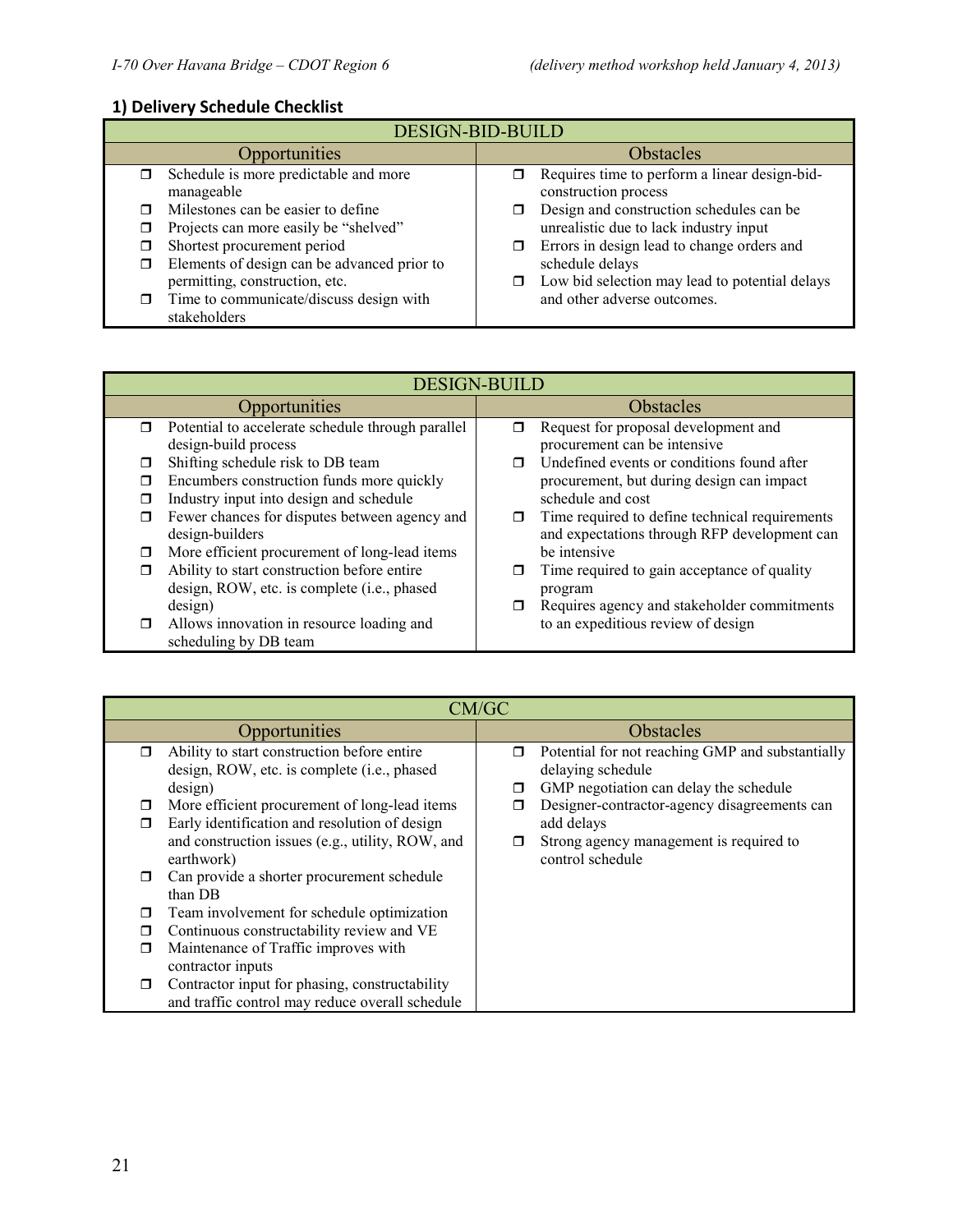## **2) Project Complexity & Innovation Checklist**

|        | <b>DESIGN-BID-BUILD</b>                          |  |                                                |
|--------|--------------------------------------------------|--|------------------------------------------------|
|        | Opportunities                                    |  | <b>Obstacles</b>                               |
|        | $\Box$ CDOT can have more control of design of   |  |                                                |
|        | complex projects                                 |  | Innovations can add cost or time and restrain  |
| $\Box$ | CDOT& consultant expertise can select            |  | contractor's benefits                          |
|        | innovation independently of contractor abilities |  | $\Box$ No contractor input to optimize costs   |
|        | Opportunities for value engineering studies      |  | Limited flexibility for integrated design and  |
|        | during design, more time for design solutions    |  | construction solutions (limited to             |
|        | Aids in consistency and maintainability          |  | constructability)                              |
|        | Full control in selection of design expertise    |  | Difficult to assess construction time and cost |
|        | Complex design can be resolved and               |  | due to innovation                              |
|        | competitively bid                                |  |                                                |

| <b>DESIGN-BUILD</b> |                                                                                             |  |                                                                                                    |
|---------------------|---------------------------------------------------------------------------------------------|--|----------------------------------------------------------------------------------------------------|
|                     | Opportunities                                                                               |  | Obstacles                                                                                          |
|                     | Designer and contractor collaborate to optimize<br>means and methods and enhance innovation |  | Requires desired solutions to complex designs to<br>be well defined through technical requirements |
|                     | Opportunity for innovation through draft RFP,                                               |  | (difficult to do)                                                                                  |
|                     | best value and ATC processes                                                                |  | Qualitative designs are difficult to define                                                        |
| $\Box$              | Can use best-value procurement to select                                                    |  | (example. aesthetics)                                                                              |
|                     | design-builder with best qualifications                                                     |  | Risk of time or cost constraints on designer                                                       |
| П                   | Constructability and VE inherent in process                                                 |  | inhibiting innovation                                                                              |
|                     | Early team integration                                                                      |  | Some design solutions might be too innovative                                                      |
|                     | Sole point of responsibility                                                                |  | or unacceptable                                                                                    |
|                     |                                                                                             |  | Quality assurance for innovative processes are                                                     |
|                     |                                                                                             |  | difficult to define in RFP                                                                         |

| CM/GC                                                                                                                                                                   |                                                                                                                                                                          |  |
|-------------------------------------------------------------------------------------------------------------------------------------------------------------------------|--------------------------------------------------------------------------------------------------------------------------------------------------------------------------|--|
| Opportunities                                                                                                                                                           | <b>Obstacles</b>                                                                                                                                                         |  |
| Highly innovative process through 3 party<br>collaboration<br>Allows for owner control of a<br>designer/contractor process for developing                               | Process depends on designer/CM relationship<br>$\Box$<br>No contractual relationship between<br>σ<br>designer/CM<br>Innovations can add cost or time                     |  |
| innovative solutions<br>Allows for an independent selection of the best<br>□<br>qualified designer and best qualified contractor<br>VE inherent in process and enhanced | Scope additions can be difficult to manage<br>□<br>Preconstruction services fees for contractor<br>involvement<br>$Cost$ competitiveness – single source negotiated<br>п |  |
| constructability<br>Risk of innovation can be better defined and<br>minimized and allocated<br>Can take to market for bidding as contingency                            | <b>GMP</b>                                                                                                                                                               |  |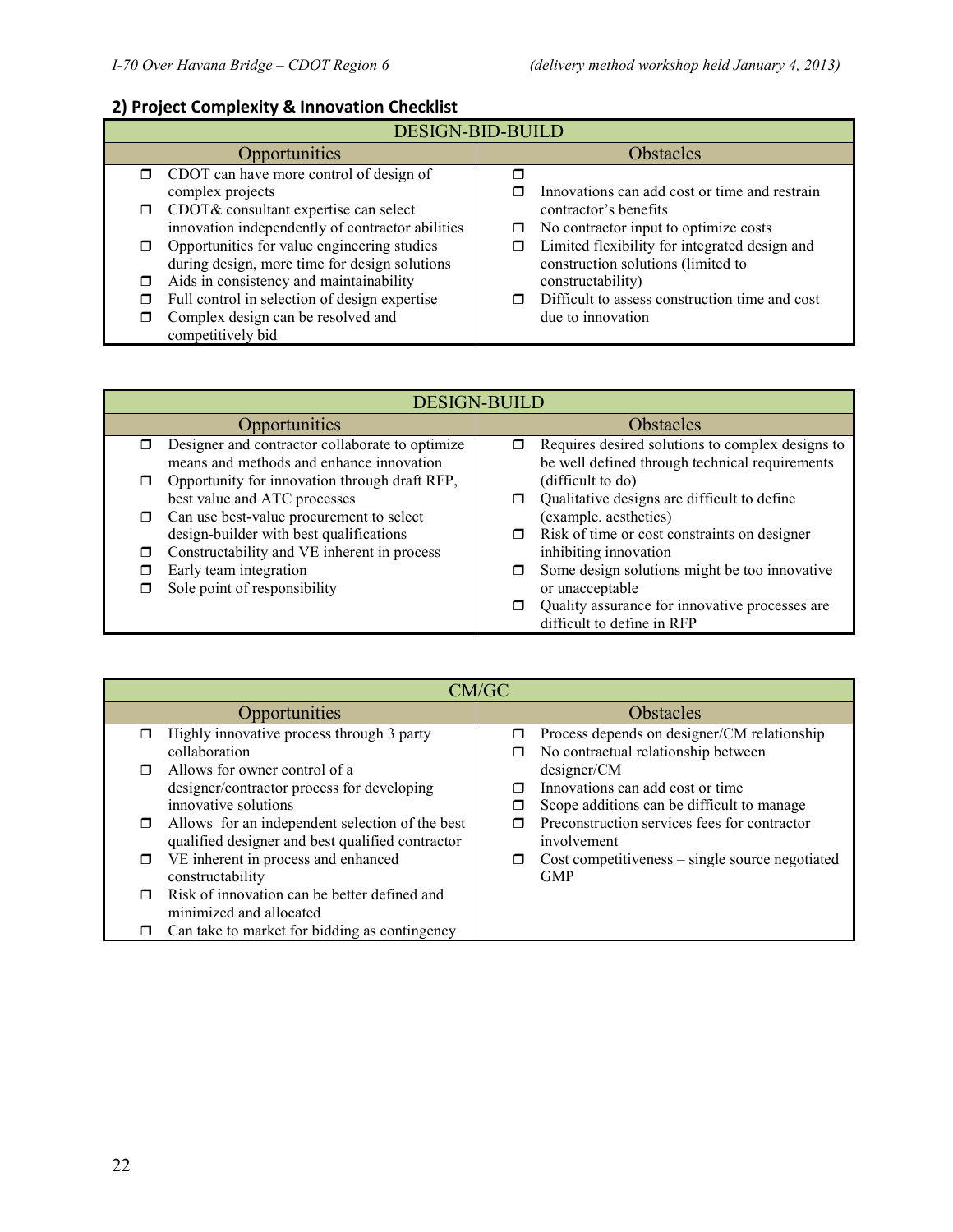## **3) Level of Design Checklist**

| <b>DESIGN-BID-BUILD</b>                                                                                                                                                                                                                                                                                                                  |                                                                                                                                                                                                                                                                                     |  |
|------------------------------------------------------------------------------------------------------------------------------------------------------------------------------------------------------------------------------------------------------------------------------------------------------------------------------------------|-------------------------------------------------------------------------------------------------------------------------------------------------------------------------------------------------------------------------------------------------------------------------------------|--|
| Opportunities                                                                                                                                                                                                                                                                                                                            | <b>Obstacles</b>                                                                                                                                                                                                                                                                    |  |
| 100% design by owner<br>⊓<br>Agency has complete control over the design<br>(can be beneficial when there is one specific<br>solution for a project)<br>Project/scope can be developed through design<br>The scope of the project is well defined through<br>complete plans and contract documents<br>Well-known process to the industry | Owner design errors can result in a higher<br>⊓<br>number of change orders, claims, etc.<br>Minimizes competitive innovation opportunities<br>Can reduce the level of constructability since the<br>contractor is not bought into the project until<br>after the design is complete |  |

| <b>DESIGN-BUILD</b>                                                                                                                                                     |                                                                                                                                                                                                       |  |
|-------------------------------------------------------------------------------------------------------------------------------------------------------------------------|-------------------------------------------------------------------------------------------------------------------------------------------------------------------------------------------------------|--|
| <b>Opportunities</b>                                                                                                                                                    | <b>Obstacles</b>                                                                                                                                                                                      |  |
| Design advanced by the owner to level                                                                                                                                   | Must have very clear definitions and                                                                                                                                                                  |  |
| ⊓                                                                                                                                                                       | ⊓                                                                                                                                                                                                     |  |
| necessary to precisely define the contract                                                                                                                              | requirements in the RFP because it is the basis                                                                                                                                                       |  |
| requirements and properly allocate risk                                                                                                                                 | for the contract                                                                                                                                                                                      |  |
| Does not require much design to be completed                                                                                                                            | If design is too far advanced it will limit the                                                                                                                                                       |  |
| $\Box$                                                                                                                                                                  | advantages of design-build                                                                                                                                                                            |  |
| before awarding project to the design-builder                                                                                                                           | Potential for lacking or missing scope definition                                                                                                                                                     |  |
| (between $\sim 10\%$ - 30% complete)                                                                                                                                    | ⊓                                                                                                                                                                                                     |  |
| Contractor involvement in early design, which                                                                                                                           | if RFP not carefully developed                                                                                                                                                                        |  |
| $\Box$                                                                                                                                                                  | Over utilizing performance specifications to                                                                                                                                                          |  |
| improves constructability and innovation                                                                                                                                | ⊓                                                                                                                                                                                                     |  |
| Plans do not have to be as detailed because the<br>$\Box$<br>design-builder is bought into the project early<br>in the process and will accept design<br>responsibility | enhance innovation can risk quality through<br>reduced technical requirements<br>Less agency control over the design<br>Can create project less standardized designs<br>п<br>across agency as a whole |  |

| CM/GC                                                                                                                                                                                                                                                                                                                                                                              |                                                                                                                                                                                                                                             |  |
|------------------------------------------------------------------------------------------------------------------------------------------------------------------------------------------------------------------------------------------------------------------------------------------------------------------------------------------------------------------------------------|---------------------------------------------------------------------------------------------------------------------------------------------------------------------------------------------------------------------------------------------|--|
| Opportunities                                                                                                                                                                                                                                                                                                                                                                      | <b>Obstacles</b>                                                                                                                                                                                                                            |  |
| Can utilize a lower level of design prior to<br>selecting a contractor then collaboratively<br>advance design with owner, designer and<br>contractor<br>Contractor involvement in early design<br>improves constructability<br>CDOT controls design<br>Design can be used for DBB if the price is not<br>successfully negotiated.<br>Design can be responsive to risk minimization | Teaming and communicating concerning design<br>can cause disputes<br>Three party process can slow progression of<br>design<br>If design is too far advanced it will limit the<br>advantages of CMGC or could require design<br>backtracking |  |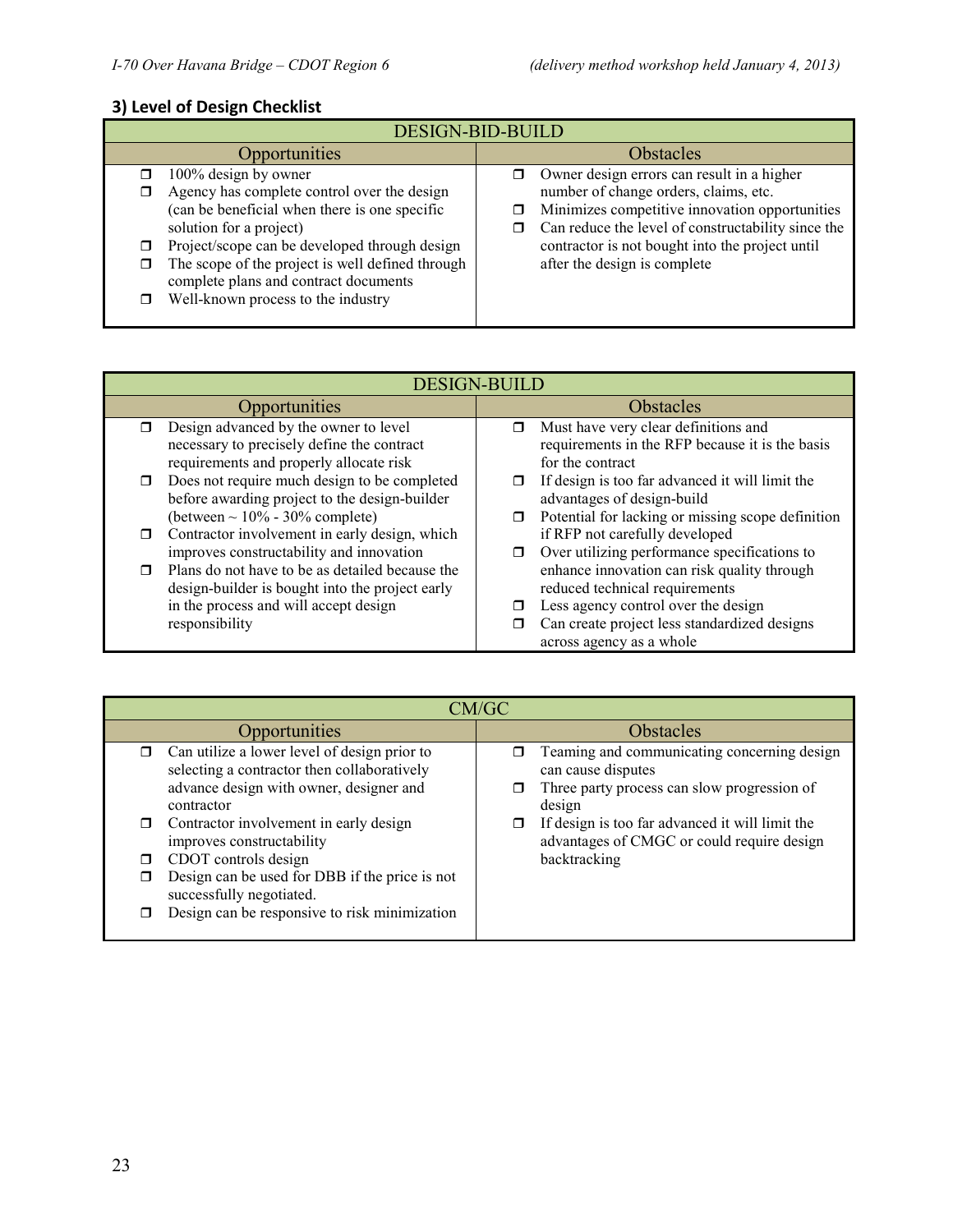### **4) Cost Checklist**

| <b>DESIGN-BID-BUILD</b>                                                                         |                                                                                             |  |
|-------------------------------------------------------------------------------------------------|---------------------------------------------------------------------------------------------|--|
| <b>Opportunities</b>                                                                            | <b>Obstacles</b>                                                                            |  |
| Competitive bidding provides a low cost<br>σ.<br>construction to a fully defined scope of work  | Cost accuracy is limited until design is<br>α.<br>completed                                 |  |
| Increase certainty about cost estimates<br>□<br>Construction costs are contractually set before | Construction costs are not locked in until design<br>α.<br>is 100% complete.                |  |
| construction begins                                                                             | Cost reductions due to contractor innovation and<br>constructability is difficult to obtain |  |
|                                                                                                 | More potential of cost change orders due to<br>ο.<br>owner design responsibility            |  |

|        | <b>DESIGN-BUILD</b>                                                                                |   |                                                                                   |
|--------|----------------------------------------------------------------------------------------------------|---|-----------------------------------------------------------------------------------|
|        | <b>Opportunities</b>                                                                               |   | <b>Obstacles</b>                                                                  |
| $\Box$ | Contractor input into design should moderate<br>cost                                               | □ | Risks related to design-build, lump sum cost                                      |
| □      | Design-builder collaboration and ATCs can<br>provide a cost-efficient response to project<br>goals |   | without 100% design complete, can compromise<br>financial success of the project. |
| □      | Costs are contractually set early in design<br>process with design-build proposal                  |   |                                                                                   |
| $\Box$ | Allows a variable scope bid to match a fixed<br>budget                                             |   |                                                                                   |
| □      | Potential lower average cost growth                                                                |   |                                                                                   |
| □      | Funding can be obligated in a very short<br>timeframe                                              |   |                                                                                   |

|   | CM/GC                                                                                                    |             |                                                                                                          |
|---|----------------------------------------------------------------------------------------------------------|-------------|----------------------------------------------------------------------------------------------------------|
|   | Opportunities                                                                                            |             | <b>Obstacles</b>                                                                                         |
| ⊓ | Owner/designer/contractor collaboration to<br>reduce project risk can result in lowest project<br>costs. | ⊓<br>$\Box$ | Non-competitive negotiated GMP introduces<br>price risk<br>Difficulty in GMP negotiation introduces some |
|   | Early contractor involvement can result in cost<br>savings through VE and constructability               |             | risk that GMP will not be successfully executed<br>requiring aborting the CM/GC process.                 |
| ⊓ | Cost will be known earlier when compared to<br>DBB.                                                      |             | Paying for contractors involvement in the design<br>phase may increase total cost                        |
| ⊓ | Integrated design/construction process can<br>provide a cost efficient strategies to project<br>goals    |             |                                                                                                          |
|   | Can provide a cost efficient response to the<br>project goals                                            |             |                                                                                                          |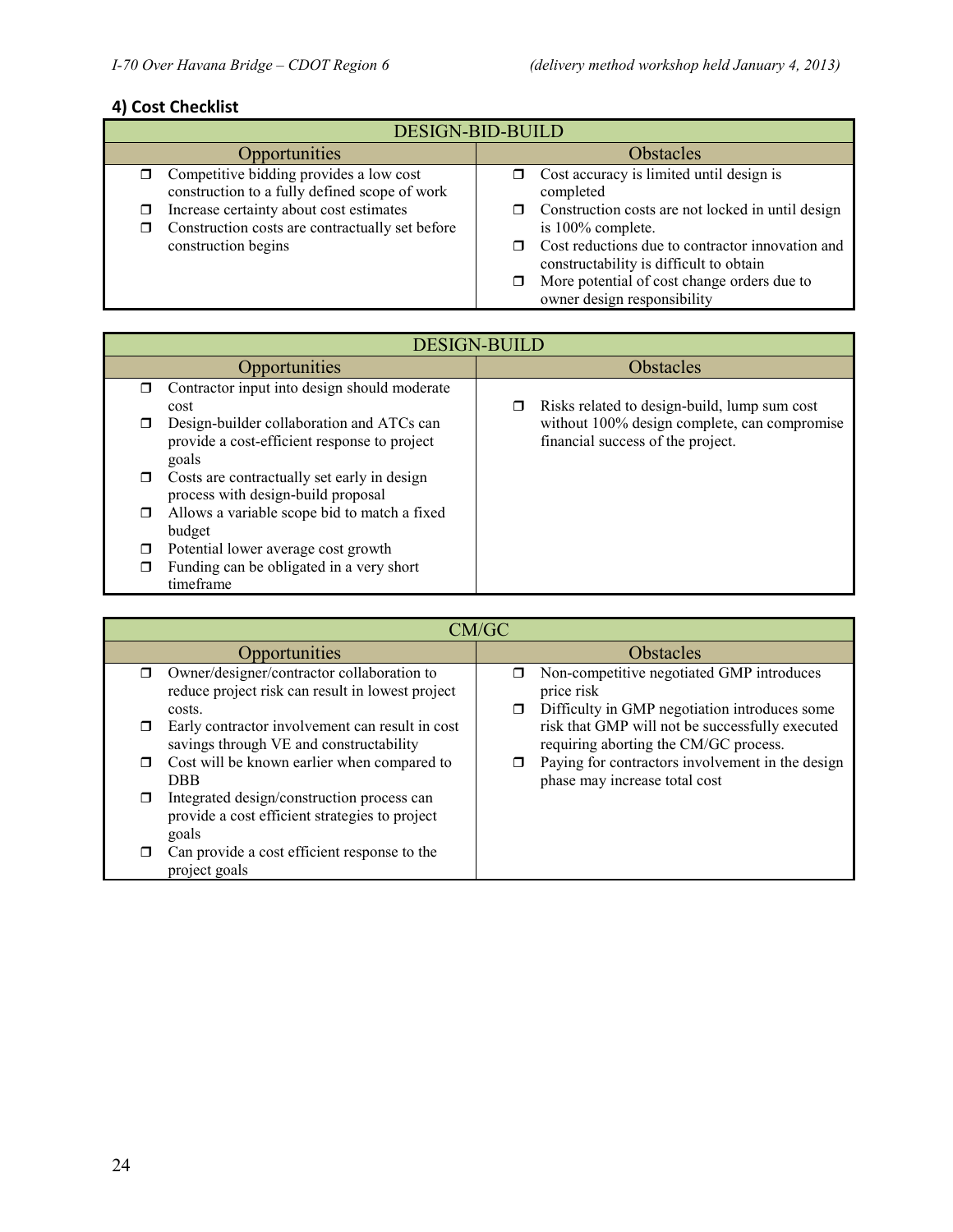#### **5) Initial Risk Assessment**

Three sets of risk assessment checklists are provided to assist in an initial risk assessment relative to the selection of the delivery method:

- **A. Typical CDOT Transportation Project Risks**
- **B. General Project Risks Checklist**
- **C. Opportunities/Obstacles Checklist (relative to each delivery method)**

It is important to recognize that the initial risk assessment is to only ensure the selected delivery method can properly address the project risks. A more detailed level of risk assessment should be performed concurrently with the development of the procurement documents to ensure that project risks are properly allocated, managed, and minimized through the procurement and implementation of the project.

## *A. TYPICAL CDOT TRANSPORTATION PROJECT RISKS*

Following is a list of project risks that are frequently encountered on CDOT transportation projects and a discussion on how the risks are resolved through the different delivery methods.

**A.1: Site Conditions and Investigations** How unknown site conditions are resolved. For additional information on site conditions, refer to 23 CFR 635.109(a) at the following link: [http://ecfr.gpoaccess.gov/cgi/t/text/text-](http://ecfr.gpoaccess.gov/cgi/t/text/text-idx?c=ecfr&sid=91468e48c87a547c3497a5c19d640172&rgn=div5&view=text&node=23:1.0.1.7.23&idno=23#23:1.0.1.7.23.1.1.9)

[idx?c=ecfr&sid=91468e48c87a547c3497a5c19d640172&rgn=div5&view=text&node=23:1.0.1.](http://ecfr.gpoaccess.gov/cgi/t/text/text-idx?c=ecfr&sid=91468e48c87a547c3497a5c19d640172&rgn=div5&view=text&node=23:1.0.1.7.23&idno=23#23:1.0.1.7.23.1.1.9) [7.23&idno=23#23:1.0.1.7.23.1.1.9\)](http://ecfr.gpoaccess.gov/cgi/t/text/text-idx?c=ecfr&sid=91468e48c87a547c3497a5c19d640172&rgn=div5&view=text&node=23:1.0.1.7.23&idno=23#23:1.0.1.7.23.1.1.9)

#### **DESIGN-BID-BUILD**

Site condition risks are generally best identified and mitigated during the design process prior to procurement to minimize the potential for change orders and claims when the schedule allows.

#### **DESIGN-BUILD**

Certain site condition responsibilities can be allocated to the design-builder provided they are well defined and associated third party approval processes are well defined. Caution should be used as unreasonable allocation of site condition risk will result in high contingencies during bidding. CDOT should perform site investigations in advance of procurement to define conditions and avoid duplication of effort by proposers. At a minimum CDOT should perform the following investigations:

- 1) Basic design surveys
- 2) Hazardous materials investigations to characterize the nature of soil and groundwater contamination
- 3) Geotechnical baseline report to allow design-builders to perform proposal design without extensive additional geotechnical investigations

## **CM/GC**

CDOT, the designer, and the contractor can collectively assess site condition risks, identify the need to perform site investigations in order to reduce risks, and properly allocate risk prior to GMP.

## **A.2: Utilities**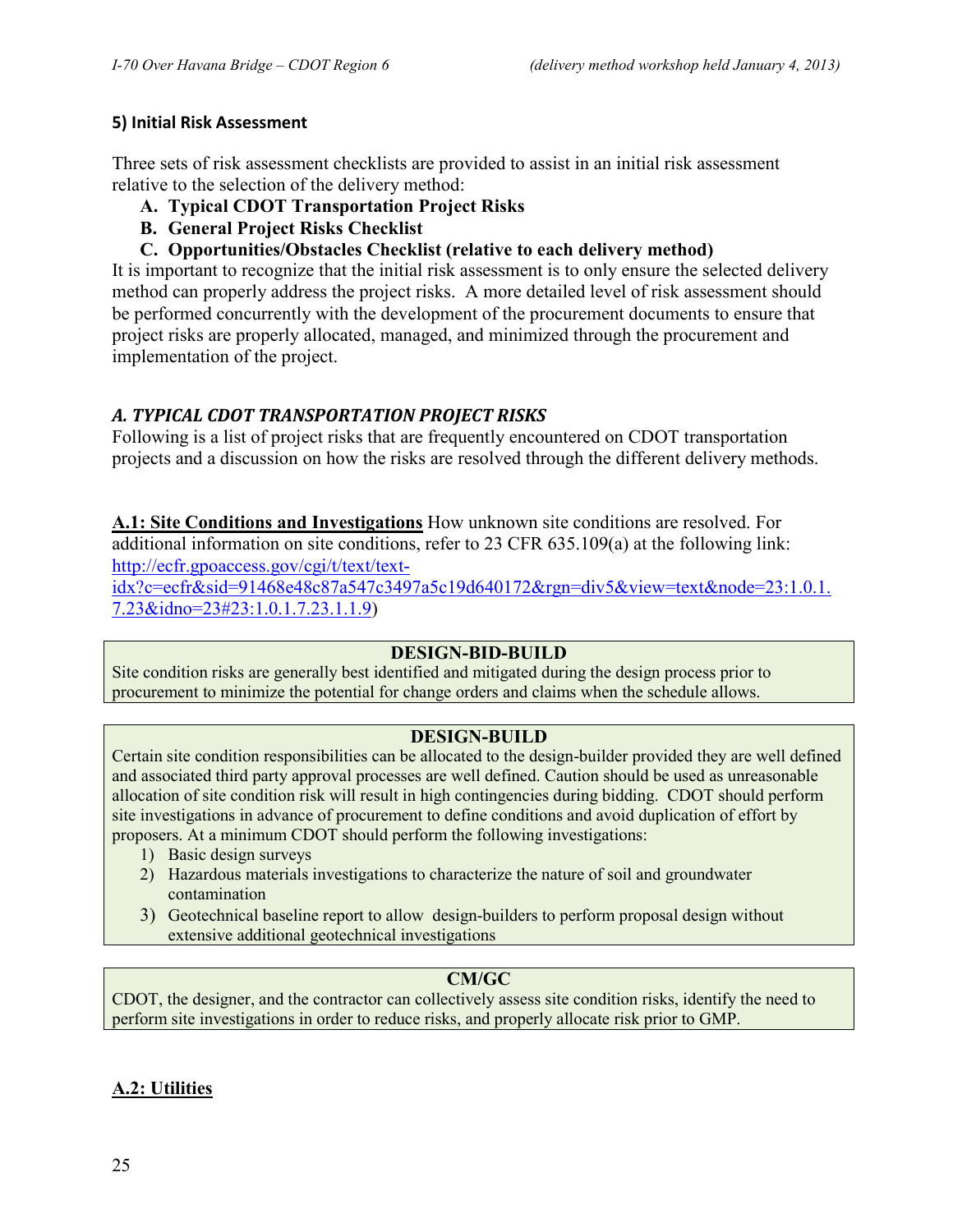### **DESIGN-BID-BUILD**

Utility risks are best allocated to CDOT, and mostly addressed prior to procurement to minimize potential for claims when the schedule allows.

#### **DESIGN-BUILD**

Utilities responsibilities need to be clearly defined in contract requirements, and appropriately allocated to both design-builder and CDOT:

*Private utilities (major electrical, gas, communication transmission facilities*): Need to define coordination and schedule risks as they are difficult for design-builder to price. Best to have utilities agreements before procurement. Note – by state regulation private utilities have schedule liability in design-build projects, but they need to be made aware of their responsibilities.

*Public Utilities*: Design and construction risks can be allocated to the design-builder, if properly incorporated into the contract requirements.

#### **CM/GC**

Can utilize a lower level of design prior to contracting and joint collaboration of CDOT, designer, and contractor in the further development of the design.

#### **A.3: Railroads (if applicable)**

#### **DESIGN-BID-BUILD**

Railroad risks are best resolved prior to procurement and relocation designs included in the project requirements when the schedule allows.

#### **DESIGN-BUILD**

Railroad coordination and schedule risks should be well understood to be properly allocated and are often best assumed by CDOT. Railroad design risks can be allocated to the designer if well defined. Best to obtain an agreement with railroad defining responsibilities prior to procurement

#### **CM/GC**

Railroad impacts and processes can be resolved collaboratively by CDOT, designer, and contractor. A lengthy resolution process can delay the GMP negotiations.

#### **A.4: Drainage/Water Quality Best Management Practices (construction and permanent)**

Both drainage and water quality often involve third party coordination that needs to be carefully assessed with regard to risk allocation. Water quality in particular is not currently well defined, complicating the development of technical requirements for projects.

Important questions to assess:

1) Do criteria exist for compatibility with third party offsite system (such as an OSP

(Outfall System Plan))?

2) Is there an existing cross-drainage undersized by CDOT Criteria?

3) Can water quality requirements be precisely defined? Is right-of-way adequate?

#### **DESIGN-BID-BUILD**

Drainage and water quality risks are best designed prior to procurement to minimize potential for claims when the schedule allows.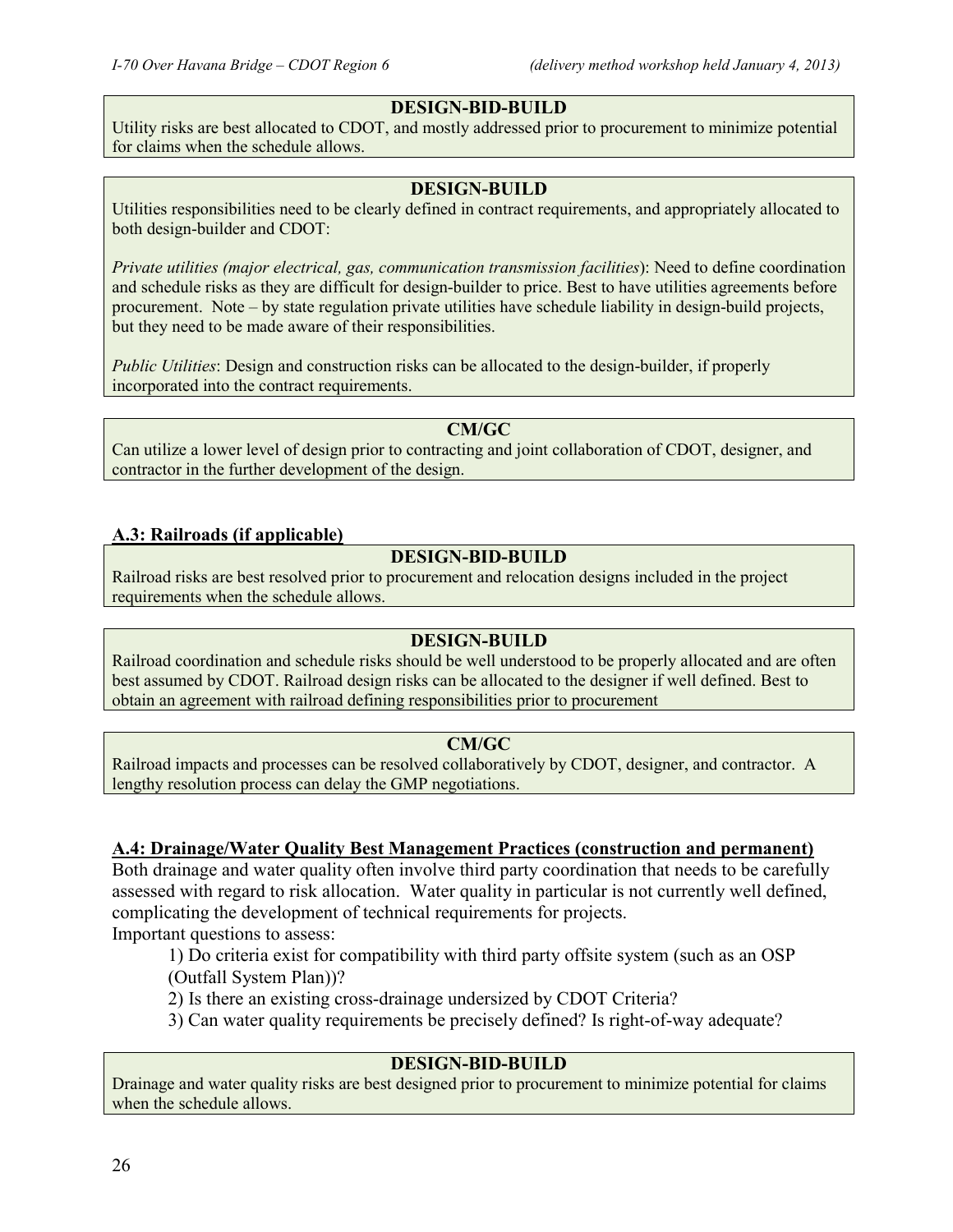#### **DESIGN-BUILD**

Generally, CDOT is in the best position to manage the risks associated with third party approvals regarding compatibility with offsite systems, and should pursue agreements to define requirements for the design-builder.

#### **CM/GC**

CDOT, the designer, and the contractor can collectively assess drainage risks and coordination and approval requirements, and minimize and define requirements and allocate risks prior to GMP.

**A.5: Environmental**: Meeting environmental document commitments, (noise, 4(f) and historic, wetlands, endangered species, etc.)

#### **DESIGN-BID-BUILD**

Risk is best mitigated through design prior to procurement when the schedule allows.

#### **DESIGN-BUILD**

Certain environmental approvals and processes that can be fully defined can be allocated to the designbuilder. Agreements or MOUs with approval agencies prior to procurement is best to minimize risks.

#### **CM/GC**

Environmental risks and responsibilities can be collectively identified, minimized, and allocated by CDOT, the designer, and the contractor prior to GMP

**A.6: Third Party Involvement:** Timeliness and impact of third party involvement (funding partners, adjacent municipalities, adjacent property owners, project stakeholders, FHWA, PUC)

#### **DESIGN-BID-BUILD**

Third party risk is best mitigated through design process prior to procurement to minimize potential for change orders and claims when the schedule allows.

#### **DESIGN-BUILD**

Third party approvals and processes that can be fully defined can be allocated to the design-builder. Agreements or MOUs with approval agencies prior to procurement is best to minimize risks.

**CM/GC**

Third party approvals can be resolved collaboratively by CDOT, designer, and contractor.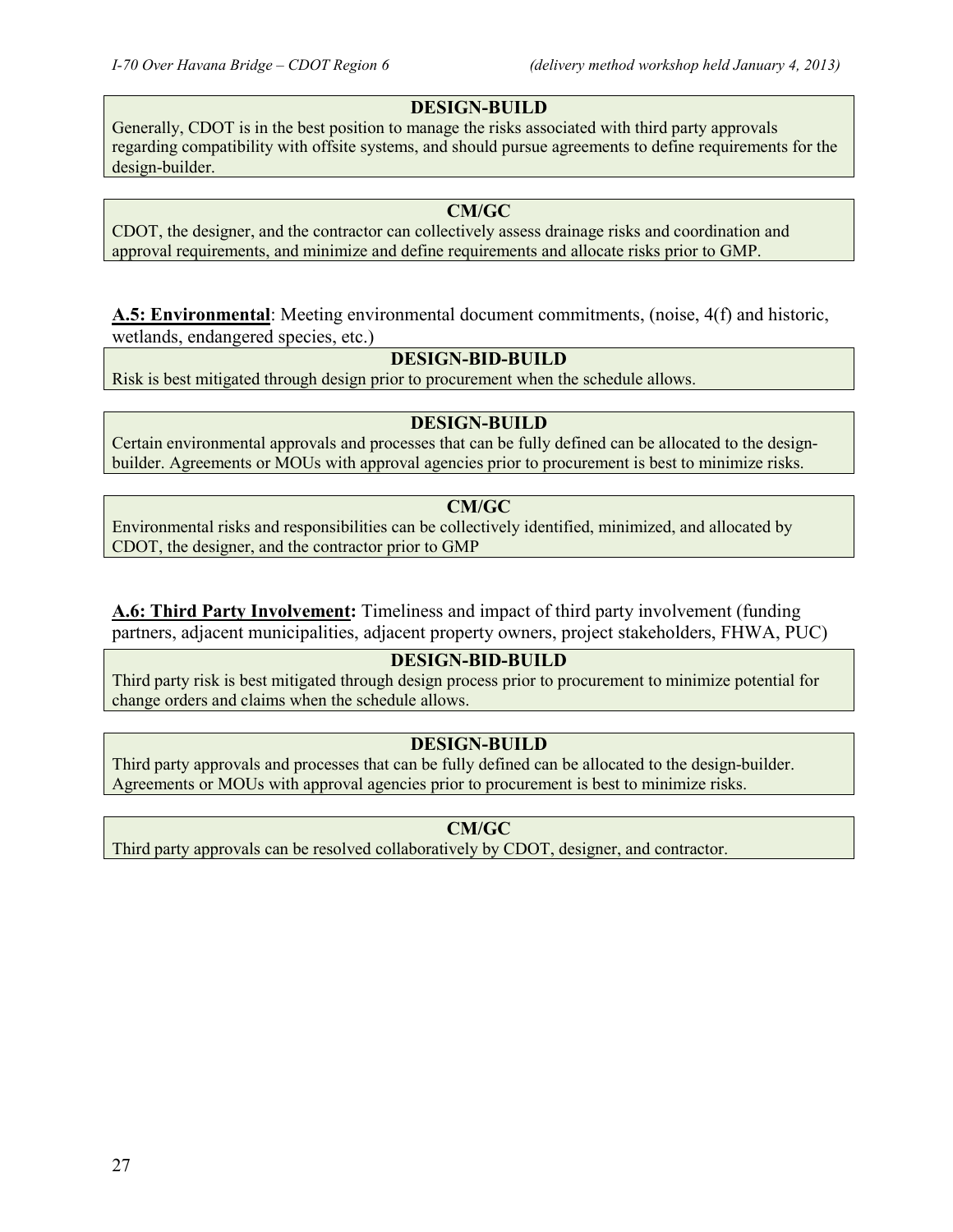| <b>Environmental Risks</b>                                                                                                                                                                                                                                                                                                                                                                                                        | <b>External Risks</b>                                                                                                                                                                                                                                                                                                                                                                                                                                |
|-----------------------------------------------------------------------------------------------------------------------------------------------------------------------------------------------------------------------------------------------------------------------------------------------------------------------------------------------------------------------------------------------------------------------------------|------------------------------------------------------------------------------------------------------------------------------------------------------------------------------------------------------------------------------------------------------------------------------------------------------------------------------------------------------------------------------------------------------------------------------------------------------|
| Delay in review of environmental<br>0<br>documentation<br>Challenge in appropriate environmental<br>α.<br>documentation<br>Defined and non-defined hazardous waste<br>0<br>Environmental regulation changes<br>0<br>Environmental impact statement (EIS) required<br>$\Box$<br>NEPA/404 Merger Process required<br>$\Box$<br>Environmental analysis on new alignments<br>$\Box$<br>required                                       | Stakeholders request late changes<br>σ.<br>Influential stakeholders request additional needs<br>ο.<br>to serve their own commercial purposes<br>Local communities pose objections<br>$\Box$<br>Community relations<br>$\Box$<br>Conformance with regulations/guidelines/<br>ο.<br>design criteria<br>Intergovernmental agreements and jurisdiction<br>□                                                                                              |
| <b>Third-Party Risks</b>                                                                                                                                                                                                                                                                                                                                                                                                          | <b>Geotechnical and Hazmat Risks</b>                                                                                                                                                                                                                                                                                                                                                                                                                 |
| Unforeseen delays due to utility owner and<br>σ<br>third-party<br>Encounter unexpected utilities during<br>0<br>construction<br>Cost sharing with utilities not as planned<br>0<br>Utility integration with project not as planned<br>$\Box$<br>Third-party delays during construction<br>$\Box$<br>Coordination with other projects<br>$\Box$<br>Coordination with other government agencies<br>$\Box$                           | Unexpected geotechnical issues<br>□<br>Surveys late and/or in error<br>σ.<br>Hazardous waste site analysis incomplete or in<br>0<br>error<br>Inadequate geotechnical investigations<br>ο.<br>Adverse groundwater conditions<br>Ο.<br>Other general geotechnical risks<br>$\Box$                                                                                                                                                                      |
| Right-of-Way/ Real Estate Risks                                                                                                                                                                                                                                                                                                                                                                                                   | Design Risks                                                                                                                                                                                                                                                                                                                                                                                                                                         |
| Railroad involvement<br>σ<br>Objections to ROW appraisal take more time<br>0<br>and/or money<br>Excessive relocation or demolition<br>$\Box$<br>Acquisition ROW problems<br>$\Box$<br>Difficult or additional condemnation<br>$\Box$<br>Accelerating pace of development in project<br>$\Box$<br>corridor<br>Additional ROW purchase due to alignment<br>0<br>change                                                              | Design is incomplete/ Design exceptions<br>σ<br>Scope definition is poor or incomplete<br>$\Box$<br>Project purpose and need are poorly defined<br>$\Box$<br>Communication breakdown with project team<br>$\Box$<br>Pressure to delivery project on an accelerated<br>$\Box$<br>schedule<br>Constructability of design issues<br>□<br>Project complexity (scope, schedule, objectives,<br>σ<br>cost, and deliverables are not clearly<br>understood) |
| <b>Organizational Risks</b>                                                                                                                                                                                                                                                                                                                                                                                                       | <b>Construction Risks</b>                                                                                                                                                                                                                                                                                                                                                                                                                            |
| Inexperienced staff assigned<br>$\Box$<br>Losing critical staff at crucial point of the<br>0<br>project<br>Functional units not available or overloaded<br>0<br>No control over staff priorities<br>0<br>Lack of coordination/communication<br>ο.<br>Local agency issues<br>$\Box$<br>Internal red tape causes delay getting approvals,<br>0<br>decisions<br>Too many projects/new priority project<br>0<br>inserted into program | Pressure to delivery project on an accelerated<br>schedule.<br>Inaccurate contract time estimates<br>□<br>Construction QC/QA issues<br>$\Box$<br>Unclear contract documents<br>Ο.<br>Problem with construction sequencing/staging/<br>Ο.<br>phasing<br>Maintenance of Traffic/ Work Zone Traffic<br>Ω.<br>Control                                                                                                                                    |

## *B. GENERAL PROJECT RISK CHECKLIST (items to consider when assessing risk)*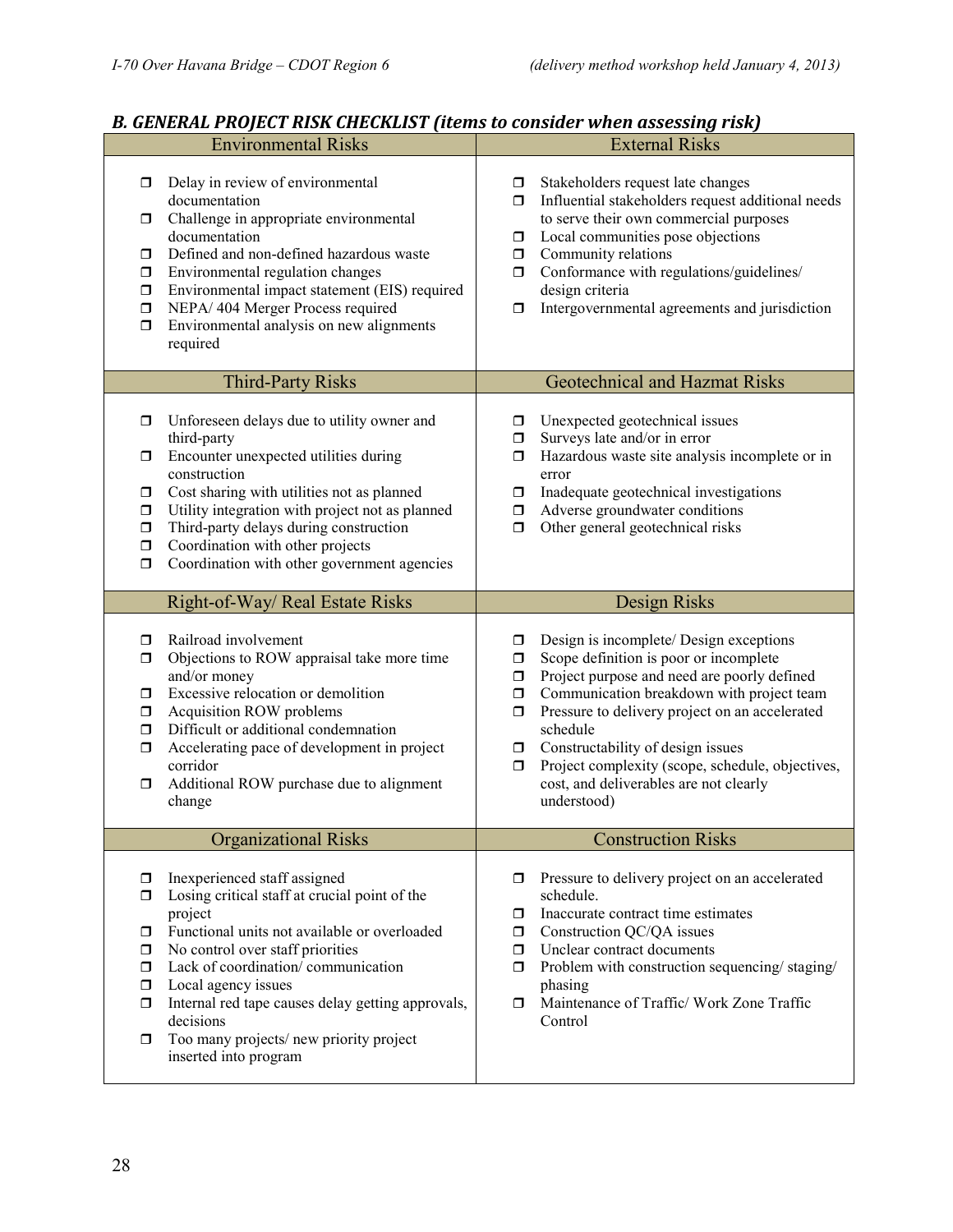|        | C MON OFFONTONITIO) ODJINCIOJ CHIRCKINJI TERRIFE IO CREA REIFEI J MCHORJ                          |   |                                                                                                 |
|--------|---------------------------------------------------------------------------------------------------|---|-------------------------------------------------------------------------------------------------|
|        | <b>DESIGN-BID-BUILD</b>                                                                           |   |                                                                                                 |
|        | <b>Opportunities</b>                                                                              |   | <b>Obstacles</b>                                                                                |
| $\Box$ | Risks managed separately through design, bid,<br>build is expected easier                         | π | Owner accepts risks associated with project<br>complexity (the inability of designer to be all- |
| σ      | Risk allocation is most widely understood/used                                                    |   | knowing about construction) and project                                                         |
| ◘      | Opportunity to avoid or mitigate risk through                                                     |   | unknowns                                                                                        |
|        | complete design                                                                                   | ⊓ | Low-bid related risks                                                                           |
| $\Box$ | Risks related to environmental, railroads, and<br>third party involvement are best resolved prior | □ | Potential for misplaced risk through prescriptive<br>specifications                             |
|        | to procurement                                                                                    | ⊓ | Innovative risk allocation is difficult to obtain                                               |
| ⊓      | Utilities and ROW best allocated to CDOT and                                                      | □ | Limited industry input in contract risk allocation                                              |
|        | mostly addressed prior to procurement to                                                          |   | Change order risks can be greater                                                               |
|        | minimize potential for claim                                                                      |   | Contractor may avoid risks                                                                      |
| ⊓      | Project can be shelved while resolving risks                                                      |   |                                                                                                 |

## *C. RISK OPPORTUNITIES/OBSTACLES CHECKLIST (relative to each delivery method)*

| <b>DESIGN-BUILD</b>                                 |                                                           |  |
|-----------------------------------------------------|-----------------------------------------------------------|--|
| Opportunities                                       | <b>Obstacles</b>                                          |  |
| Performance specifications can allow for<br>π       | Need a detailed project scope, description etc.,<br>□     |  |
| alternative risk allocations to the design builder  | for the RFP to get accurate/comprehensive                 |  |
| Risk-reward structure can be better defined<br>⊓    | responses to the RFP (Increased RFP costs may             |  |
| Innovative opportunities to allocate risks to<br>П  | limit bidders)                                            |  |
| different parties (e.g., schedule, means and        | Limited time to resolve risks                             |  |
| methods, phasing)                                   | Additional risks allocated to designers for errors<br>Ω   |  |
| Opportunity for industry review of risk             | and omissions, claims for change orders                   |  |
| allocation (draft RFP, ATC processes)               | Unknowns and associated risks need to be.                 |  |
| Avoid low-bid risk in procurement<br>⊓              | carefully allocated through a well-defined scope          |  |
| Contractor will help identify risks related to<br>⊓ | and contract                                              |  |
| environmental, railroads, ROW, and utilities        | Risks associated with agreements when design is<br>$\Box$ |  |
| Designers and contractors can work toward<br>⊓      | not completed                                             |  |
| innovative solutions to, or avoidance of,           | Poorly defined risks are expensive                        |  |
| unknowns                                            | Contractor may avoid risks or drive consultant            |  |
|                                                     | to decrease cost at risk to quality                       |  |

|        | CM/GC                                          |        |                                              |
|--------|------------------------------------------------|--------|----------------------------------------------|
|        | Opportunities                                  |        | <b>Obstacles</b>                             |
| $\Box$ | Contractor can have a better understanding of  | □      | Lack of motivation to manage small quantity  |
|        | the unknown conditions as design progresses    |        | costs                                        |
| $\Box$ | Innovative opportunities to allocate risks to  |        | Increase costs for non-proposal items        |
|        | different parties (e.g., schedule, means and   |        | Disagreement among Designer-Contractor-      |
|        | methods, phasing)                              |        | Owner can put the process at risk            |
| $\Box$ | Opportunities to manage costs risks through    | ⊓      | If GMP cannot be reached, additional low-bid |
|        | CM/GC involvement                              |        | risks appear                                 |
| П      | Contractor will help identify and manage risk  | ⊓      | Limited to risk capabilities of CM/GC        |
| П      | Agency still has considerable involvement with |        | Designer-contractor-agency disagreements can |
|        | third parties to deal with risks               |        | add delays                                   |
| $\Box$ | Avoids low-bid risk in procurement             |        | Strong agency management is required to      |
| $\Box$ | More flexibility and innovation available to   |        | negotiate/optimize risks                     |
|        | deal with unknowns early in design process     | $\Box$ | Discovery of unknown conditions can drive up |
|        |                                                |        | GMP, which can be compounded in phased       |
|        |                                                |        | construction                                 |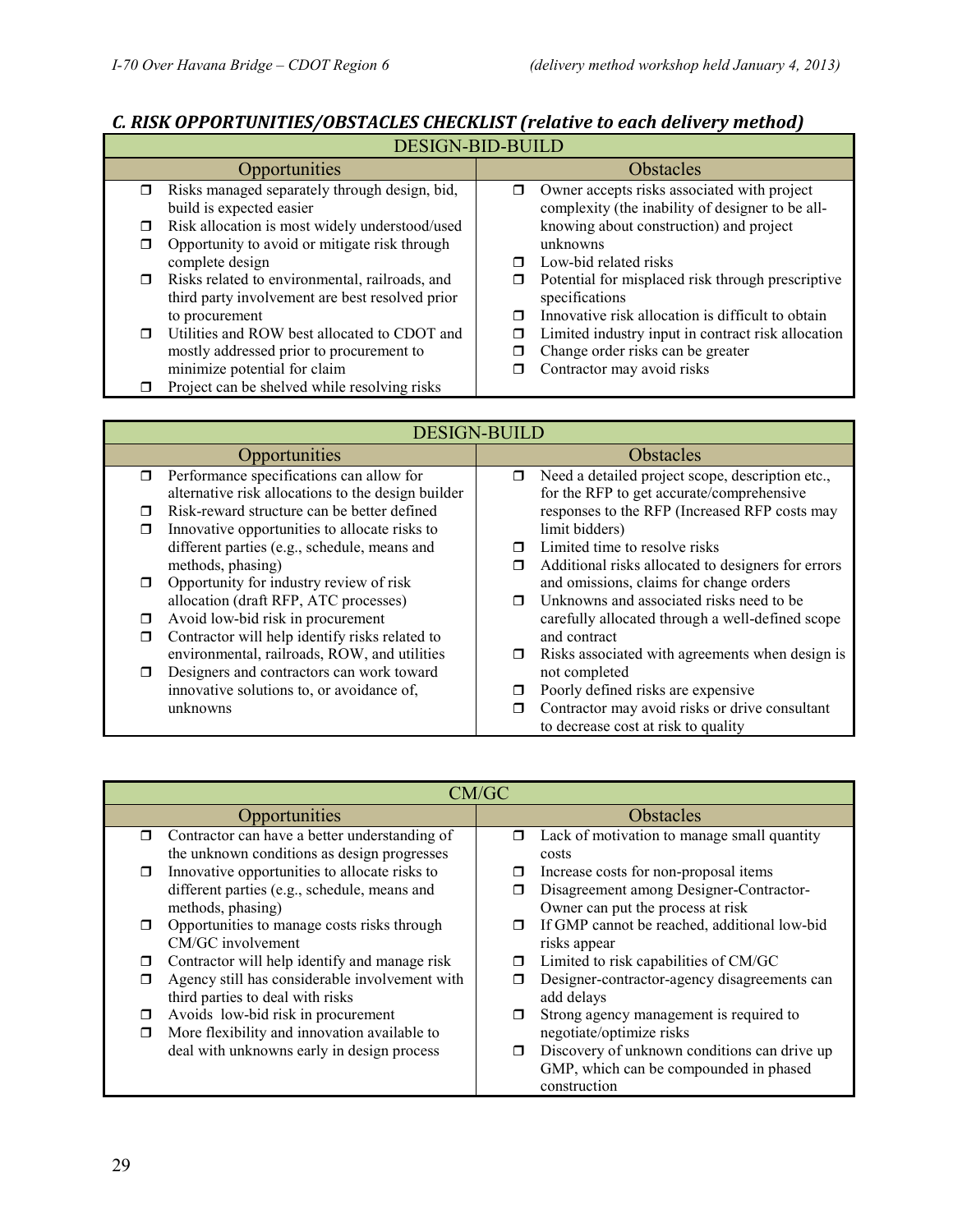## **6) Staff Experience/Availability Checklist**

| DESIGN-BID-BUILD                                                                                                                                              |                                                                                                                                                                                                                     |  |
|---------------------------------------------------------------------------------------------------------------------------------------------------------------|---------------------------------------------------------------------------------------------------------------------------------------------------------------------------------------------------------------------|--|
| Opportunities                                                                                                                                                 | <b>Obstacles</b>                                                                                                                                                                                                    |  |
| Agency, contractors and consultants have high<br>level of experience with the traditional system<br>Designers can be more interchangeable<br>between projects | Can require a high level of agency staffing of<br>technical resources<br>Staff's responsibilities are spread out over a<br>longer design period<br>Can require staff to have full breadth of<br>technical expertise |  |

| <b>DESIGN-BUILD</b>                                                                                                 |                                                                                                                                                                                                                                |  |
|---------------------------------------------------------------------------------------------------------------------|--------------------------------------------------------------------------------------------------------------------------------------------------------------------------------------------------------------------------------|--|
| Opportunities                                                                                                       | Obstacles                                                                                                                                                                                                                      |  |
| Less agency staff required due to the sole<br>source nature of DB<br>Opportunity to grow agency staff by learning a | $\Box$ Limitation of availability of staff with skills,<br>knowledge and personality to manage DB<br>projects                                                                                                                  |  |
| new process                                                                                                         | Existing staff may need additional training to<br>address their changing roles<br>□ Need to "mass" agency management and<br>technical resources at critical points in process<br>(i.e., RFP development, design reviews, etc.) |  |

| CM/GC                                                                                                                                                                                              |                                                                                                                                                                                  |  |
|----------------------------------------------------------------------------------------------------------------------------------------------------------------------------------------------------|----------------------------------------------------------------------------------------------------------------------------------------------------------------------------------|--|
| <b>Opportunities</b>                                                                                                                                                                               | <b>Obstacles</b>                                                                                                                                                                 |  |
| Agency can improve efficiencies by having<br>more project managers on staff rather than<br>specialized experts<br>Smaller number of technical staff required<br>through use of consultant designer | Strong committed owner project management is<br>important to success<br>Limitation of availability of staff with skills,<br>knowledge and personality to manage CMGC<br>projects |  |
|                                                                                                                                                                                                    | Existing staff may need additional training to<br>address their changing roles<br>Agency must learn how to negotiate GMP<br>projects                                             |  |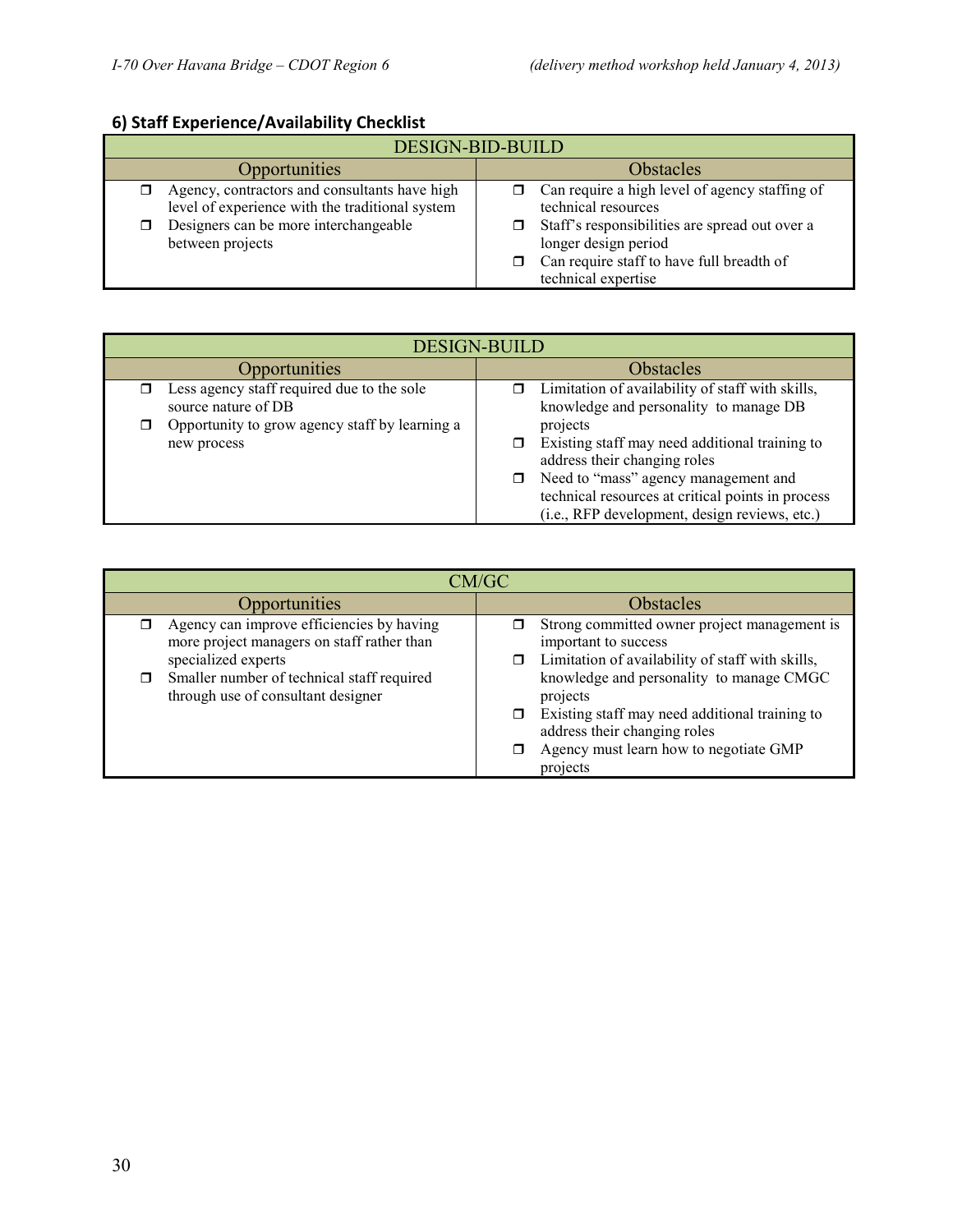## **7) Level of Oversight and Control Checklist**

| <b>DESIGN-BID-BUILD</b>                                                                           |                                                                                   |  |
|---------------------------------------------------------------------------------------------------|-----------------------------------------------------------------------------------|--|
| Opportunities                                                                                     | <b>Obstacles</b>                                                                  |  |
| $\Box$ Full owner control over a linear design and<br>construction process                        | Requires a high-level of oversight<br>Increased likelihood of claims due to owner |  |
| Oversight roles are well understood<br>⊓                                                          | design responsibility                                                             |  |
| Contract documents are typically completed in<br>□<br>a single package before construction begins | Limited control over an integrated<br>σ.<br>design/construction process           |  |
| Multiple checking points through three linear<br>□<br>phases: design-bid-build                    |                                                                                   |  |
| Maximum control over design                                                                       |                                                                                   |  |

| <b>DESIGN-BUILD</b>                                                           |                                                               |  |  |  |
|-------------------------------------------------------------------------------|---------------------------------------------------------------|--|--|--|
| Opportunities                                                                 | <b>Obstacles</b>                                              |  |  |  |
| A single entity responsibility during project                                 | Can require high level of design oversight                    |  |  |  |
| design and construction                                                       | Can require high level of quality assurance                   |  |  |  |
| Continuous execution of design and build                                      | oversight                                                     |  |  |  |
| Getting input from construction to enhance<br>constructability and innovation | Limitation on staff with DB oversight<br>$\Box$<br>experience |  |  |  |
| Overall project planning and scheduling is                                    | Less owner control over design                                |  |  |  |
| established by one entity                                                     | Control over design relies on proper                          |  |  |  |
|                                                                               | development of technical requirements                         |  |  |  |

| CM/GC                                                                         |                                                            |  |  |  |
|-------------------------------------------------------------------------------|------------------------------------------------------------|--|--|--|
| Opportunities                                                                 | <b>Obstacles</b>                                           |  |  |  |
| Preconstruction services are provided by the<br>construction manager          | Agency must have experienced staff to oversee<br>the CM/GC |  |  |  |
| Getting input from construction to enhance<br>constructability and innovation | Higher level of cost oversight required                    |  |  |  |
| Provides owner control over an integrated<br>design/construction process      |                                                            |  |  |  |